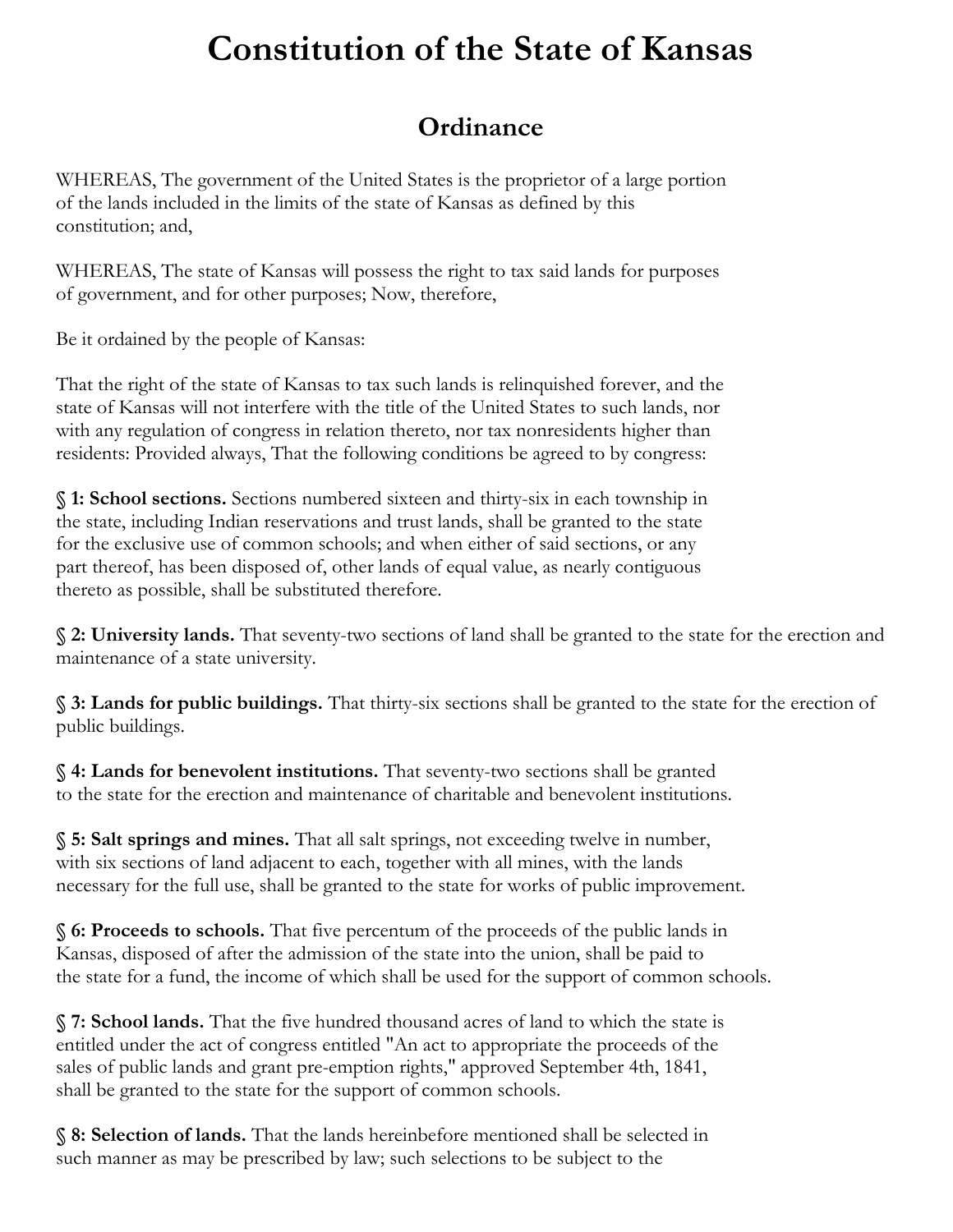approval of the commissioner of the general land office of the United States.

### **PREAMBLE**

We, the people of Kansas, grateful to Almighty God for our civil and religious privileges, in order to insure the full enjoyment of our rights as American citizens, do ordain and establish this constitution of the state of Kansas, with the following boundaries, to wit: Beginning at a point on the western boundary of the state of Missouri, where the thirty-seventh parallel of north latitude crosses the same; thence running west on said parallel to the twenty-fifth meridian of longitude west from Washington; thence north on said meridian to the fortieth parallel of north latitude; thence east on said parallel to the western boundary of the state of Missouri; thence south with the western boundary of said state to the place of beginning.

# **State of Kansas**

# **Kansas Bill of Rights**

**§ 1. Equal rights.** All men are possessed of equal and inalienable natural rights, among which are life, liberty, and the pursuit of happiness.

**§ 2. Political power; privileges.** All political power is inherent in the people, and all free governments are founded on their authority, and are instituted for their equal protection and benefit. No special privileges or immunities shall ever be granted by the legislature, which may not be altered, revoked or repealed by the same body; and this power shall be exercised by no other tribunal or agency.

**§ 3. Right of peaceable assembly; petition.** The people have the right to assemble, in a peaceable manner, to consult for their common good, to instruct their representatives, and to petition the government, or any department thereof, for the redress of grievances.

**§ 4. Individual right to bear arms; armies.** A person has the right to keep and bear arms for the defense of self, family, home and state, for lawful hunting and recreational use, and for any other lawful purpose ; but standing armies, in time of peace, are dangerous to liberty, and shall not be tolerated, and the military shall be in strict subordination to the civil power.''

**§ 5. Trial by jury.** The right of trial by jury shall be inviolate.

**§ 6. Slavery prohibited.** There shall be no slavery in this state; and no involuntary servitude, except for the punishment of crime, whereof the party shall have been duly convicted.

**§ 7. Religious liberty.** The right to worship God according to the dictates of conscience shall never be infringed; nor shall any person be compelled to attend or support any form of worship; nor shall any control of or interference with the rights of conscience be permitted, nor any preference be given by law to any religious establishment or mode of worship. No religious test or property qualification shall be required for any office of public trust, nor for any vote at any elections, nor shall any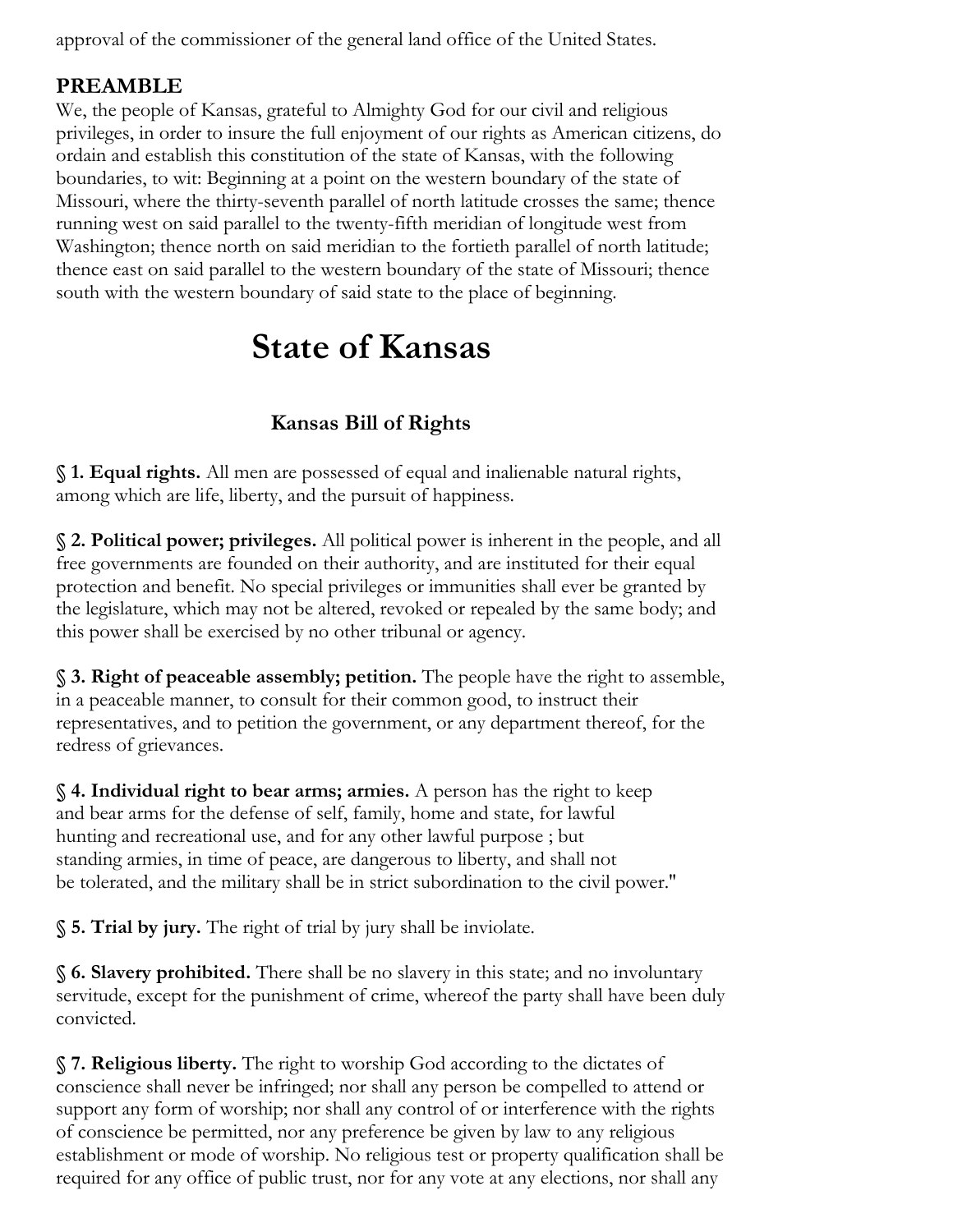person be incompetent to testify on account of religious belief.

**§ 8. Habeas corpus.** The right to the writ of habeas corpus shall not be suspended, unless the public safety requires it in case of invasion or rebellion.

**§ 9. Bail.** All persons shall be bailable by sufficient sureties except for capital offenses, where proof is evident or the presumption great. Excessive bail shall not be required, nor excessive fines imposed, nor cruel or unusual punishment inflicted.

**§ 10. Trial; defense of accused.** In all prosecutions, the accused shall be allowed to appear and defend in person, or by counsel; to demand the nature and cause of the accusation against him; to meet the witness face to face, and to have compulsory process to compel the attendance of the witnesses in his behalf, and a speedy public trial by an impartial jury of the county or district in which the offense is alleged to have been committed. No person shall be a witness against himself, or be twice put in jeopardy for the same offense.

**§ 11. Liberty of press and speech; libel.** The liberty of the press shall be inviolate; and all persons may freely speak, write or publish their sentiments on all subjects, being responsible for the abuse of such rights; and in all civil or criminal actions for libel, the truth may be given in evidence to the jury, and if it shall appear that the alleged libelous matter was published for justifiable ends, the accused party shall be acquitted.

**§ 12. No forfeiture of estate for crimes.** No conviction within the state shall work a forfeiture of estate.

**§ 13. Treason.** Treason shall consist only in levying war against the state, adhering to its enemies, or giving them aid and comfort. No person shall be convicted of treason unless on the evidence of two witnesses to the overt act, or confession in open court.

**§ 14. Soldiers' quarters.** No soldier shall, in time of peace, be quartered in any house without the consent of the occupant, nor in time of war, except as prescribed by law.

**§ 15. Search and seizure.** The right of the people to be secure in their persons and property against unreasonable searches and seizures shall be inviolate; and no warrant shall issue but on probable cause, supported by oath or affirmation, particularly describing the place to be searched and the persons or property to be seized.

**§ 16. Imprisonment for debt.** No person shall be imprisoned for debt, except in cases of fraud.

**§ 17. Property rights of citizens and aliens.** No distinction shall ever be made between citizens of the state of Kansas and the citizens of other states and territories of the United States in reference to the purchase, enjoyment or descent of property. The rights of aliens in reference to the purchase, enjoyment or descent of property may be regulated by law.

**§ 18. Justice without delay.** All persons, for injuries suffered in person, reputation or property, shall have remedy by due course of law, and justice administered without delay.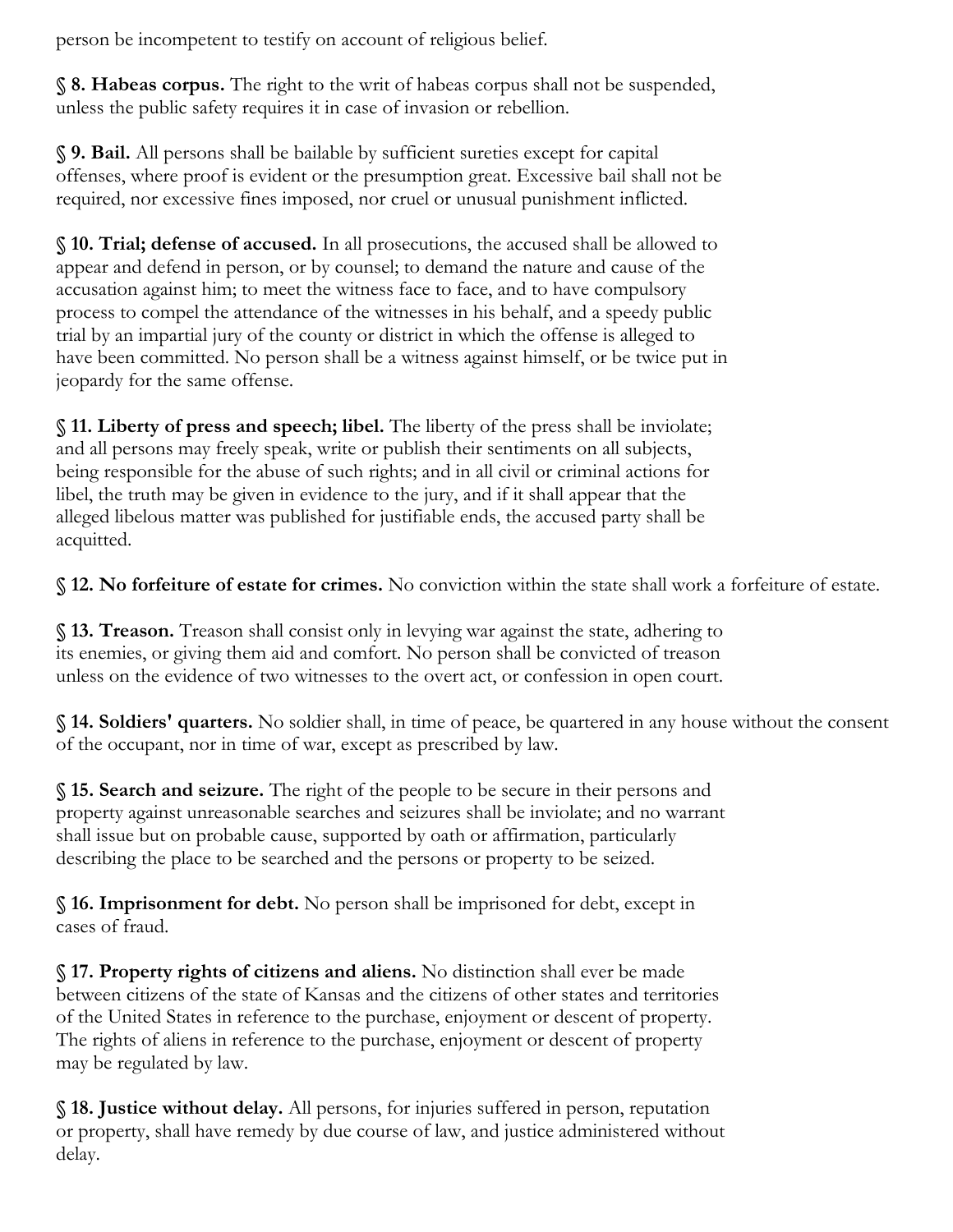**§ 19. Emoluments or privileges prohibited.** No hereditary emoluments, honors, or privileges shall ever be granted or conferred by the state.

**§ 20. Powers retained by people.** This enumeration of rights shall not be construed to impair or deny others retained by the people; and all powers not herein delegated remain with the people.

# **Constitution of the State of Kansas**

# **Article 1.--EXECUTIVE**

**§ 1: Executive officers; selection; terms.** The constitutional officers of the executive department shall be the governor, lieutenant governor, secretary of state, and attorney general, who shall have such qualifications as are provided by law. Such officers shall be chosen by the electors of this state at the time of voting for members of the legislature in the year 1974 and every four years thereafter, and such officers elected in 1974 and thereafter shall have terms of four years which shall begin on the second Monday of January next after their election, and until their successors are elected and qualified. In the year 1974 and thereafter, at all elections of governor and lieutenant governor the candidates for such offices shall be nominated and elected jointly in such manner as is prescribed by law so that a single vote shall be cast for a candidate for governor and a candidate for lieutenant governor running together, and if such candidates are nominated by petition or convention each petition signature and each convention vote shall be made for a candidate for governor and a candidate for lieutenant governor running together. No person may be elected to more than two successive terms as governor nor to more than two successive terms as lieutenant governor.

**§ 3: Executive power of governor.** The supreme executive power of this state shall be vested in a governor, who shall be responsible for the enforcement of the laws of this state.

**§ 4: Reports to governor.** The governor may require information in writing from the officers of the executive department, upon any subject relating to their respective duties. The officers of the executive department, and of all public state institutions, shall, at least ten days preceding each regular session of the legislature, severally report to the governor, who shall transmit such reports to the legislature.

**§ 5: Governor's duties for legislature; messages; special sessions; adjournment.** The governor may, on extraordinary occasions, call the legislature into special session by proclamation; and shall call the legislature into special session, upon petition signed by at least two-thirds of the members elected to each house. At every session of the legislature the governor shall communicate in writing information in reference to the condition of the state, and recommend such measures as he deems expedient. In case of disagreement between the two houses in respect of the time of adjournment, the governor may adjourn the legislature to such time as he deems proper, not beyond its next regular session.

#### **§ 6: Reorganization of state agencies of executive branch.**

(a) For the purpose of transferring, abolishing, consolidating or coordinating the whole or any part of any state agency, or the functions thereof, within the executive branch of state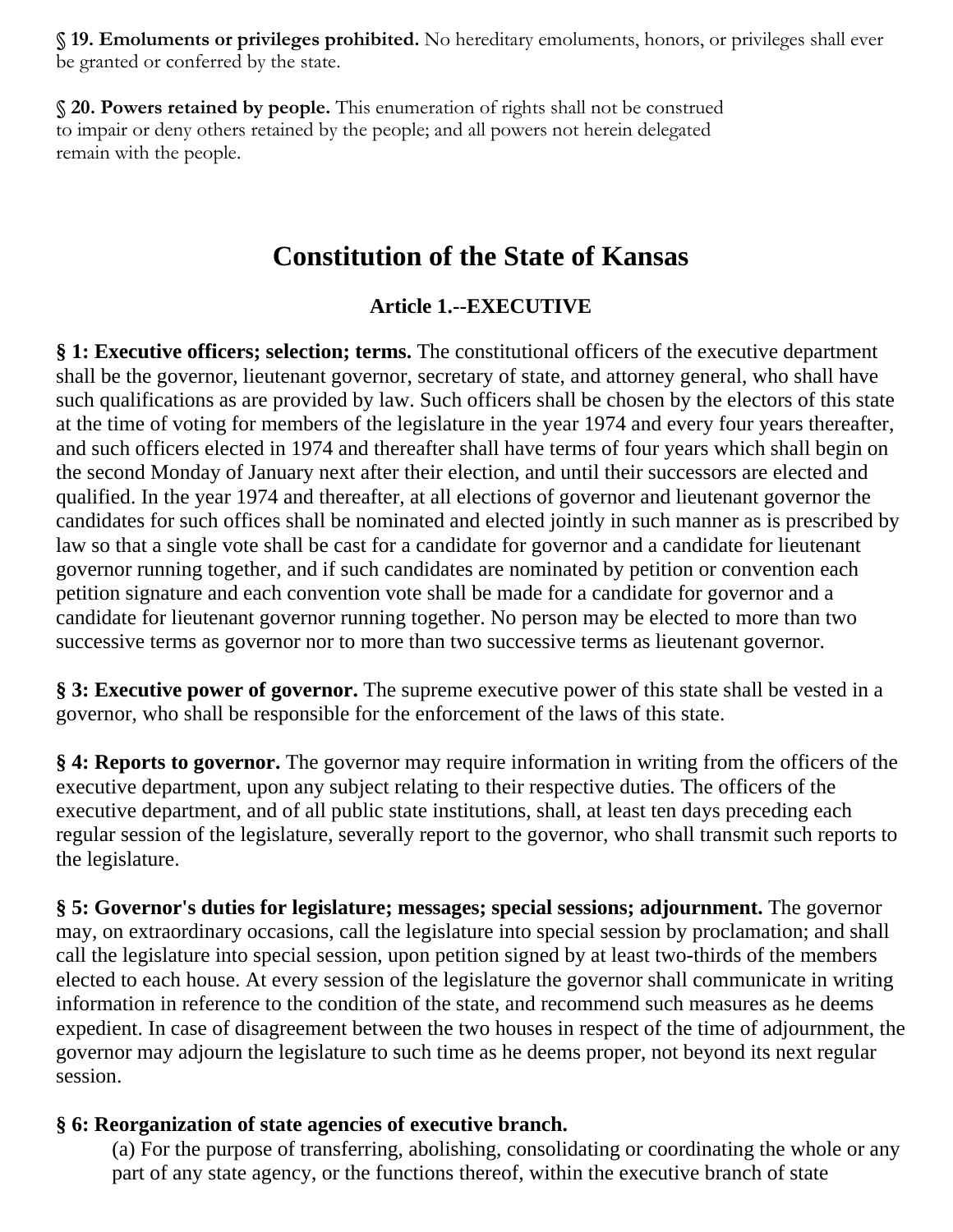government, when the governor considers the same necessary for efficient administration, he may issue one or more executive reorganization orders, each bearing an identifying number, and transmit the same to the legislature within the first thirty calendar days of any regular session. Agencies and functions of the legislative and judicial branches, and constitutionally delegated functions of state officers and state boards shall be exempt from executive reorganization orders.

(b) The governor shall transmit each executive reorganization order to both houses of the legislature on the same day, and each such order shall be accompanied by a governor's message which shall specify with respect to each abolition of a function included in the order the statutory authority for the exercise of the function. Every executive reorganization order shall provide for the transfer or other disposition of the records, property and personnel affected by the order. Every executive reorganization order shall provide for all necessary transfers of unexpended balances of appropriations of agencies affected by such order, and such changes in responsibility for and handling of special funds as may be necessary to accomplish the purpose of such order. Transferred balances of appropriations may be used only for the purposes for which the appropriation was originally made.

(c) Each executive reorganization order transmitted to the legislature as provided in this section shall take effect and have the force of general law on the July 1 following its transmittal to the legislature, unless within sixty calendar days and before the adjournment of the legislative session either the senate or the house of representatives adopts by a majority vote of the members elected thereto a resolution disapproving such executive reorganization order. Under the provisions of an executive reorganization order a portion of the order may be effective at a time later than the date on which the order is otherwise effective.

(d) An executive reorganization order which is effective shall be published as and with the acts of the legislature and the statutes of the state. Any executive reorganization order which is or is to become effective may be amended or repealed as statutes of the state are amended or repealed.

**§ 7: Pardons.** The pardoning power shall be vested in the governor, under regulations and restrictions prescribed by law.

**§ 9: State seal and commissions.** There shall be a seal of the state, which shall be kept by the governor, and used by him officially, and which shall be the great seal of Kansas. All commissions shall be issued in the name of the state of Kansas; and shall be signed by the governor, countersigned by the secretary of state, and sealed with the great seal.

**§ 11: Vacancies in executive offices.** When the office of governor is vacant, the lieutenant governor shall become governor. In the event of the disability of the governor, the lieutenant governor shall assume the powers and duties of governor until the disability is removed. The legislature shall provide by law for the succession to the office of governor should the offices of governor and lieutenant governor be vacant, and for the assumption of the powers and duties of governor during the disability of the governor, should the office of lieutenant governor be vacant or the lieutenant governor be disabled. When the office of secretary of state or attorney general is vacant, the governor shall fill the vacancy by appointment for the remainder of the term. If the secretary of state or attorney general is disabled, the governor shall name a person to assume the powers and duties of the office until the disability is removed. The procedure for determining disability and the removal thereof shall be provided by law.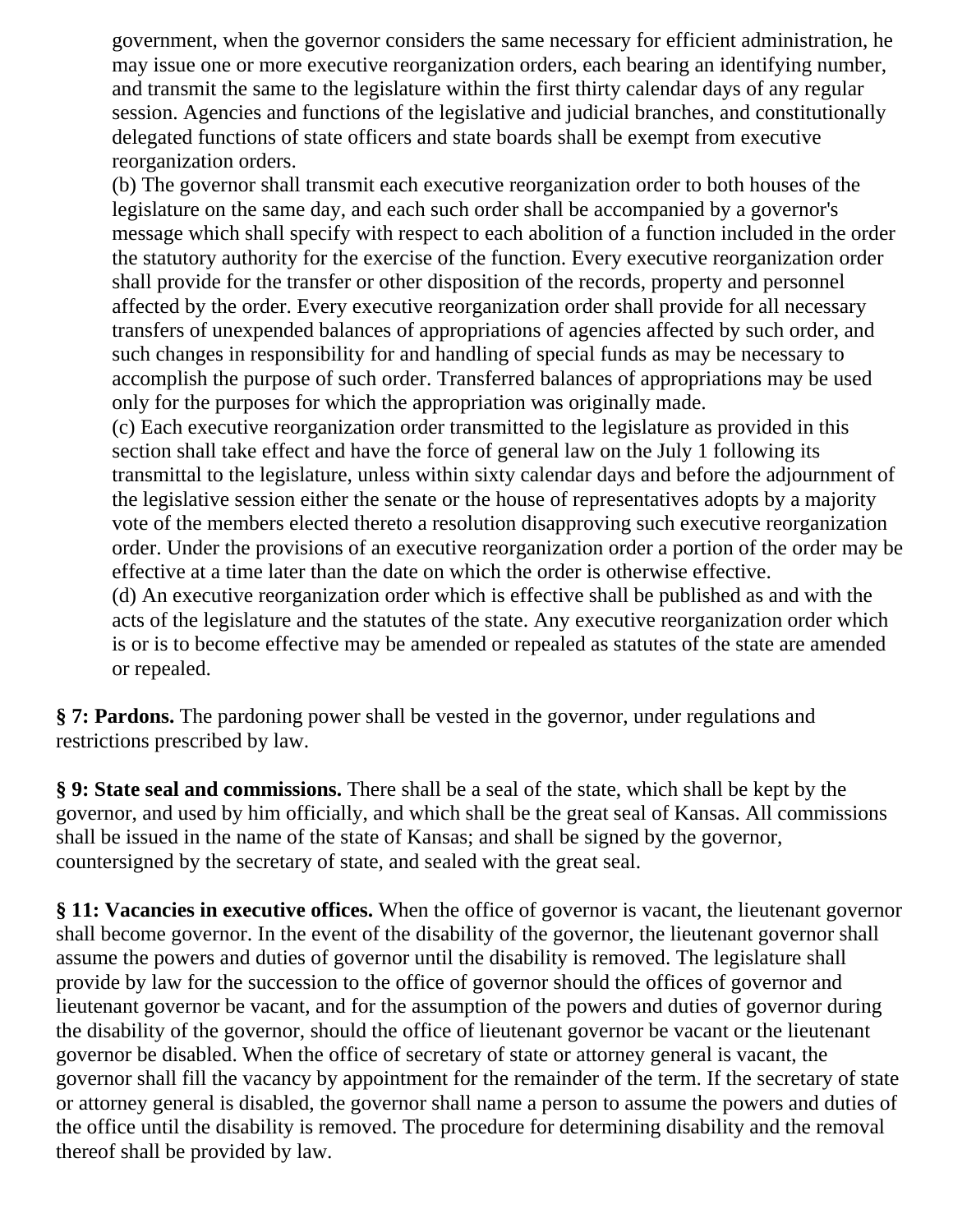**§ 12: Lieutenant governor.** The lieutenant governor shall assist the governor and have such other powers and duties as are prescribed by law.

**§ 13: Compensation of officers.** The officers mentioned in this article shall at stated times receive for their services a such compensation as is established by law, which shall not be diminished during their terms of office, unless by general law applicable to all salaried officers of the state. Any person exercising the powers and duties of an office mentioned in this article shall receive the compensation established by law for that office.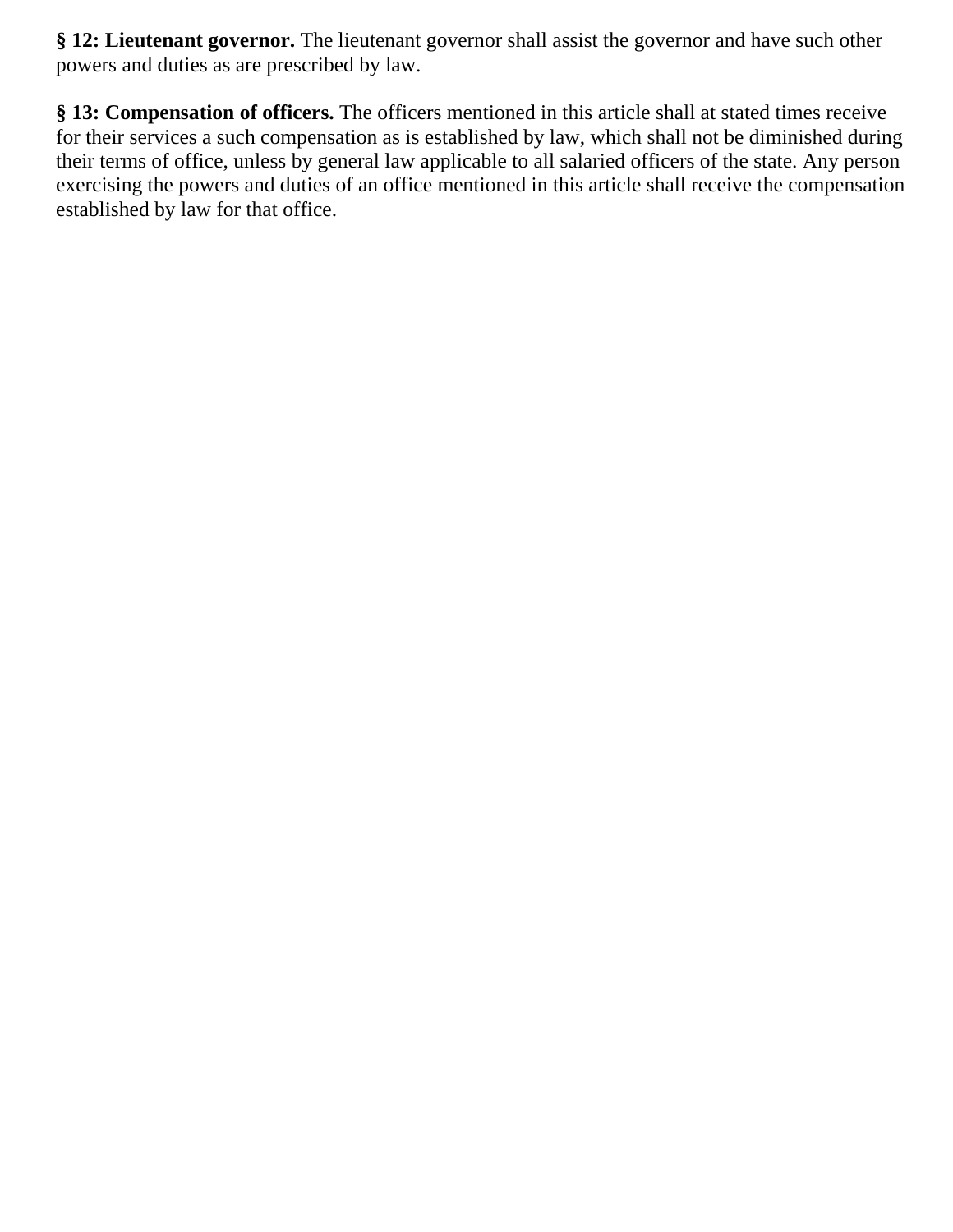# **Article 2.--LEGISLATIVE**

**§ 1: Legislative power.** The legislative power of this state shall be vested in a house of representatives and senate.

**§ 2: Senators and representatives.** The number of representatives and senators shall be regulated by law, but shall not exceed one hundred twenty-five representatives and forty senators. Representatives and senators shall be elected from single-member districts prescribed by law. Representatives shall be elected for two year terms. Senators shall be elected for four year terms. The terms of representatives and senators shall commence on the second Monday of January of the year following election.

**§ 3: Compensation of members of legislature.** The members of the legislature shall receive such compensation as may be provided by law or such compensation as is determined according to law.

**§ 4: Qualifications of members.** During the time that any person is a candidate for nomination or election to the legislature and during the term of each legislator, such candidate or legislator shall be and remain a qualified elector who resides in his or her district.

**§ 5: Eligibility and disqualification of members.** No member of congress and no civil officer or employee of the United States or of any department, agency, or instrumentality thereof shall be eligible to be a member of the legislature. Any member of the legislature who accepts any appointment or election contrary to the foregoing shall be disqualified as a member of the legislature.

**§ 8: Organization and sessions.** The legislature shall meet in regular session annually commencing on the second Monday in January, and all sessions shall be held at the state capital. The duration of regular sessions held in even-numbered years shall not exceed ninety calendar days. Such sessions may be extended beyond ninety calendar days by an affirmative vote of two-thirds of the members elected to each house. Bills and concurrent resolutions under consideration by the legislature upon adjournment of a regular session held in an odd-numbered year may be considered at the next succeeding regular session held in an even-numbered year, as if there had been no such adjournment.

The legislature shall be organized concurrently with the terms of representatives except that the senate shall remain organized during the terms of senators. The president of the senate shall preside over the senate, and the speaker of the house of representatives shall preside over the house of representatives. A majority of the members then elected (or appointed) and qualified of the house of representatives or the senate shall constitute a quorum of that house. Neither house, without the consent of the other, shall adjourn for more than two days, Sundays excepted. Each house shall elect its presiding officer and determine the rules of its proceedings, except that the two houses may adopt joint rules on certain matters and provide for the manner of change thereof. Each house shall provide for the expulsion or censure of members in appropriate cases. Each house shall be the judge of elections, returns and qualifications of its own members.

**§ 9: Vacancies in legislature.** All vacancies occurring in either house shall be filled as provided by law.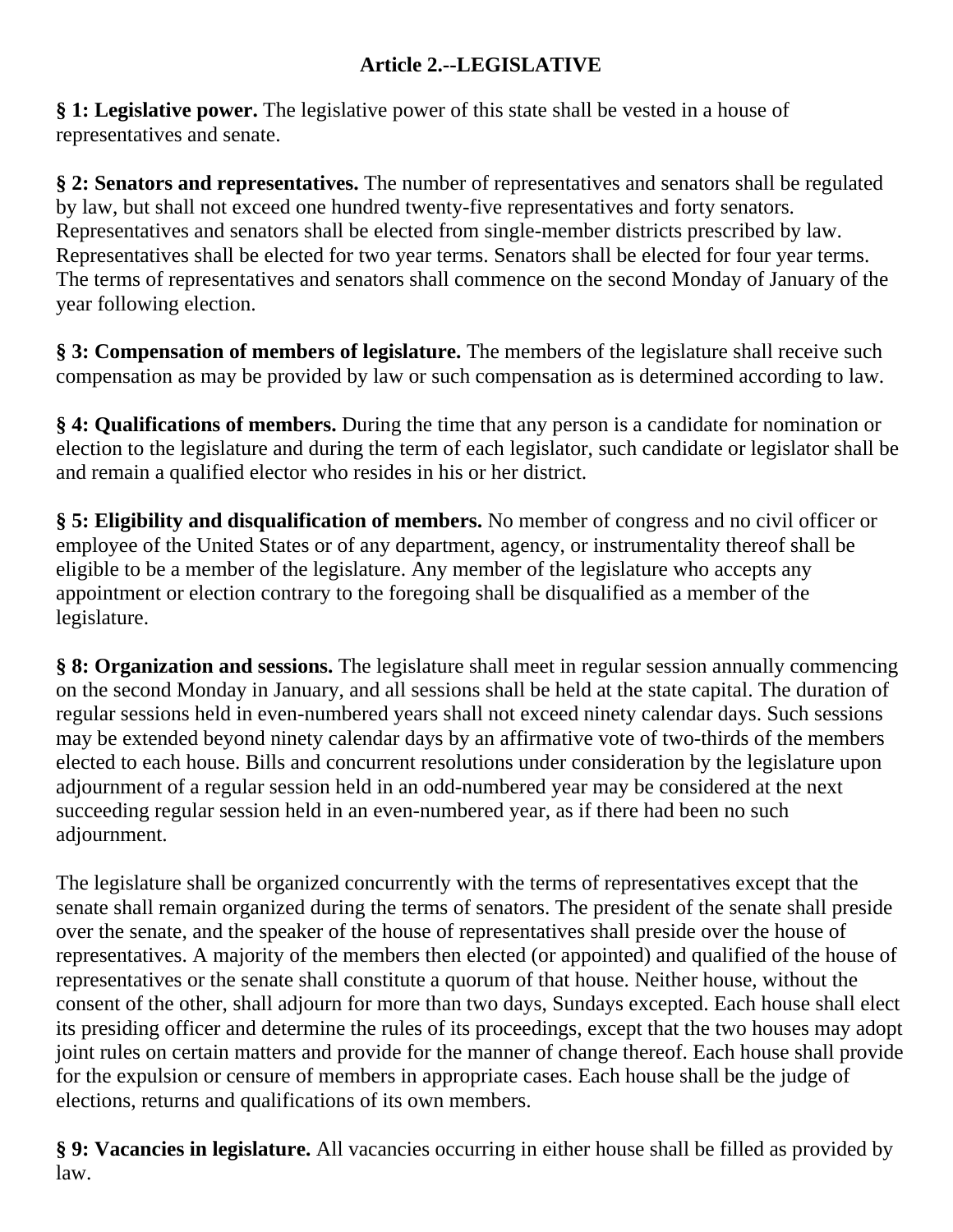**§ 10: Journals.** Each house shall publish a journal of its proceedings. The affirmative and negative votes upon the final passage of every bill and every concurrent resolution for amendment of this constitution or ratification of an amendment to the Constitution of the United States shall be entered in the journal. Any member of either house may make written protest against any act or resolution, and the same shall be entered in the journal without delay or alteration.

**§ 12: Origination by either house.** Bills and concurrent resolutions may originate in either house, but may be amended or rejected by the other.

**§ 13: Majority for passage of bills.** A majority of the members then elected (or appointed) and qualified of each house, voting in the affirmative, shall be necessary to pass any bill. Two-thirds (2/3) of the members then elected (or appointed) and qualified in each house, voting in the affirmative, shall be necessary to ratify any amendment to the Constitution of the United States or to make any application for congress to call a convention for proposing amendments to the Constitution of the United States.

#### **§ 14: Approval of bills; vetoes.**

(a) Within ten days after passage, every bill shall be signed by the presiding officers and presented to the governor. If the governor approves a bill, he shall sign it. If the governor does not approve a bill, the governor shall veto it by returning the bill, with a veto message of the objections, to the house of origin of the bill. Whenever a veto message is so received, the message shall be entered in the journal and in not more than thirty calendar days (excluding the day received), the house of origin shall reconsider the bill. If two-thirds of the members then elected (or appointed) and qualified shall vote to pass the bill, it shall be sent, with the veto message, to the other house, which shall in not more than thirty calendar days (excluding the day received) also reconsider the bill, and if approved by two-thirds of the members then elected (or appointed) and qualified, it shall become a law, notwithstanding the governor's veto.

If any bill shall not be returned within ten calendar days (excluding the day presented) after it shall have been presented to the governor, it shall become a law in like manner as if it had been signed by the governor.

(b) If any bill presented to the governor contains several items of appropriation of money, one or more of such items may be disapproved by the governor while the other portion of the bill is approved by the governor. In case the governor does so disapprove, a veto message of the governor stating the item or items disapproved, and the reasons therefor, shall be appended to the bill at the time it is signed, and the bill shall be returned with the veto message to the house of origin of the bill. Whenever a veto message is so received, the message shall be entered in the journal and, in not more than thirty calendar days, the house of origin shall reconsider the items of the bill which have been disapproved. If two-thirds of the members then elected (or appointed) and qualified shall vote to approve any item disapproved by the governor, the bill, with the veto message, shall be sent to the other house, which shall in not more than thirty calendar days also reconsider each such item so approved by the house of origin, and if approved by two-thirds of all the members then elected (or appointed) and qualified, any such item shall take effect and become a part of the bill.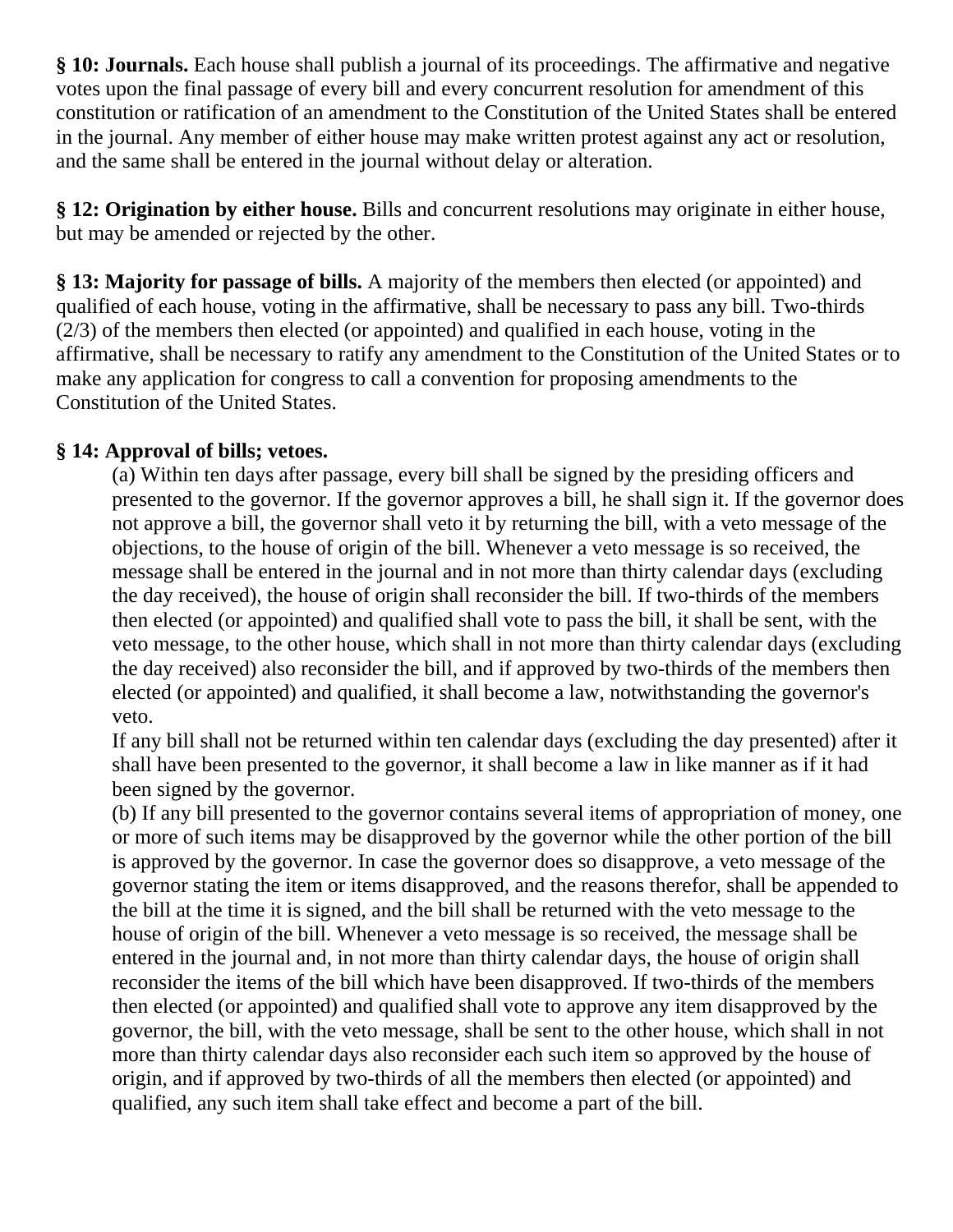**§ 15: Requirements before bill passed.** No bill shall be passed on the day that it is introduced, unless in case of emergency declared by two-thirds of the members present in the house where a bill is pending.

**§ 16: Subject and title of bills; amendment or revival of statutes.** No bill shall contain more than one subject, except appropriation bills and bills for revision or codification of statutes. The subject of each bill shall be expressed in its title. No law shall be revived or amended, unless the new act contain the entire act revived or the section or sections amended, and the section or sections so amended shall be repealed. The provisions of this section shall be liberally construed to effectuate the acts of the legislature.

**§ 17: Uniform operation of laws of a general nature.** All laws of a general nature shall have a uniform operation throughout the state: Provided, The legislature may designate areas in counties that have become urban in character as "urban areas" and enact special laws giving to any one or more of such counties or urban areas such powers of local government and consolidation of local government as the legislature may deem proper.

**§ 18: Election or appointment of officers; filling vacancies.** The legislature may provide for the election or appointment of all officers and the filling of all vacancies not otherwise provided for in this constitution.

**§ 19: Publication of acts.** No act shall take effect until the enacting bill is published as provided by law.

**§ 20: Enacting clause of bills; laws enacted only by bill.** The enacting clause of all bills shall be "Be it enacted by the Legislature of the State of Kansas:". No law shall be enacted except by bill.

**§ 21: Delegation of powers of local legislation and administration.** The legislature may confer powers of local legislation and administration upon political subdivisions.

**§ 22: Legislative immunity.** For any speech, written document or debate in either house, the members shall not be questioned elsewhere. No member of the legislature shall be subject to arrest - except for treason, felony or breach of the peace -- in going to, or returning from, the place of meeting, or during the continuance of the session; neither shall he be subject to the service of any civil process during the session, nor for fifteen days previous to its commencement.

**§ 24: Appropriations.** No money shall be drawn from the treasury except in pursuance of a specific appropriation made by law.

**§ 27: Impeachment.** The house of representatives shall have the sole power to impeach. All impeachments shall be tried by the senate; and when sitting for that purpose, the senators shall take an oath to do justice according to the law and the evidence. No person shall be convicted without the concurrence of two-thirds of the senators then elected (or appointed) and qualified.

**§ 28: Officers impeachable; grounds; punishment.** The governor and all other officers under this constitution, shall be removed from office on impeachment for, and conviction of treason, bribery, or other high crimes and misdemeanors.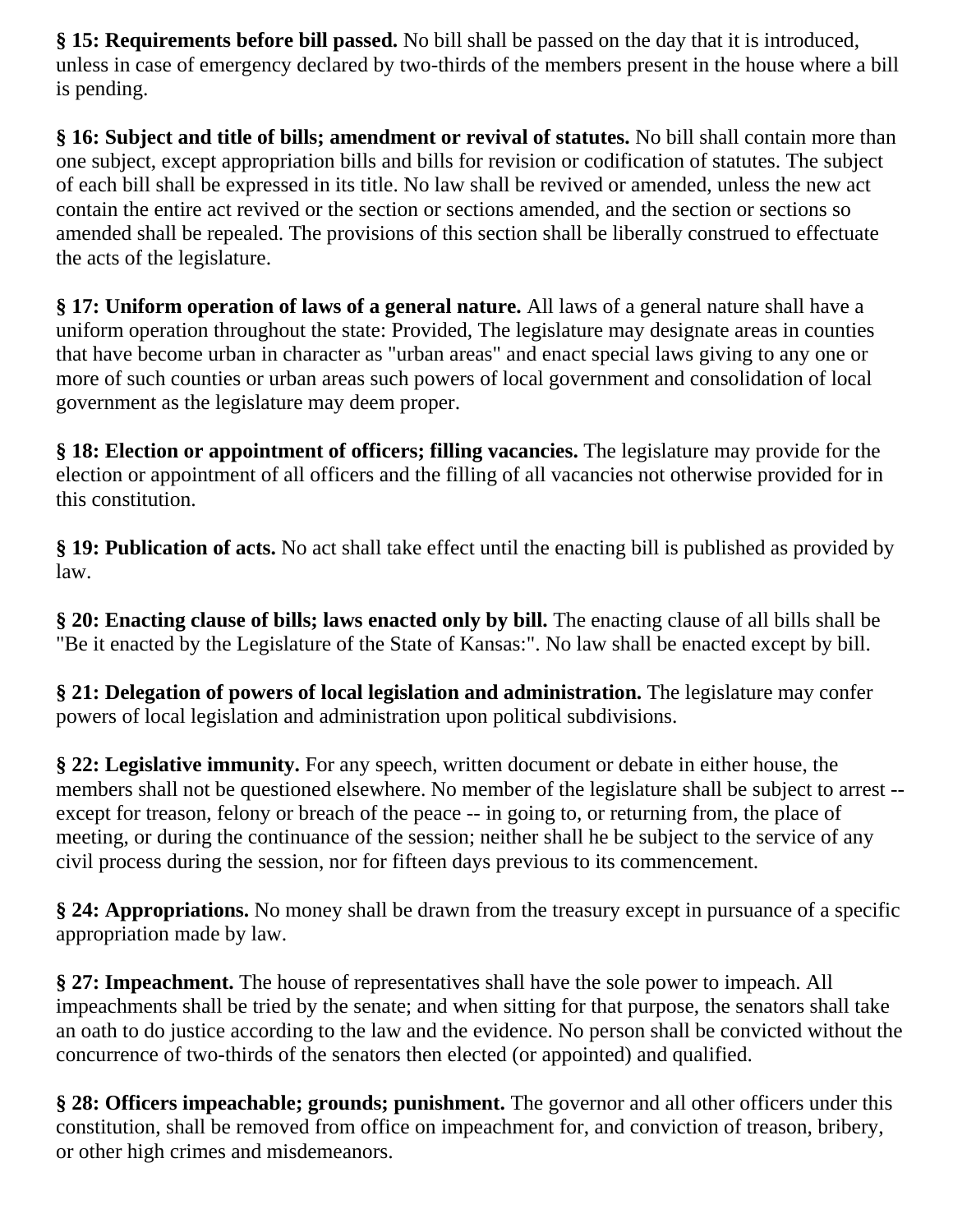**§ 30: Delegation of powers to interstate bodies.** The legislature may confer legislative powers upon interstate bodies, comprised of officers of this state or its political subdivisions acting in conjunction with officers of other jurisdictions, relating to the functions thereof. Any such delegation, and any agreement made thereunder shall be subject to limitation, change or termination by the legislature, unless contained in a compact approved by the congress.

# **Article 3.--JUDICIAL**

**§ 1: Judicial power; seals; rules.** The judicial power of this state shall be vested exclusively in one court of justice, which shall be divided into one supreme court, district courts, and such other courts as are provided by law; and all courts of record shall have a seal. The supreme court shall have general administrative authority over all courts in this state.

**§ 2: Supreme court.** The supreme court shall consist of not less than seven justices who shall be selected as provided by this article. All cases shall be heard with not fewer than four justices sitting and the concurrence of a majority of the justices sitting and of not fewer than four justices shall be necessary for a decision. The term of office of the justices shall be six years except as hereinafter provided. The justice who is senior in continuous term of service shall be chief justice, and in case two or more have continuously served during the same period the senior in age of these shall be chief justice. A justice may decline or resign from the office of chief justice without resigning from the court. Upon such declination or resignation, the justice who is next senior in continuous term of service shall become chief justice. During incapacity of a chief justice, the duties, powers and emoluments of the office shall devolve upon the justice who is next senior in continuous service.

**§ 3: Jurisdiction and terms.** The supreme court shall have original jurisdiction in proceedings in quo warranto, mandamus, and habeas corpus; and such appellate jurisdiction as may be provided by law. It shall hold one term each year at the seat of government and such other terms at such places as may be provided by law, and its jurisdiction shall be co-extensive with the state.

**§ 4: Reporter; clerk.** There shall be appointed, by the justices of the supreme court, a reporter and clerk of said court, who shall hold their offices two years, and whose duties shall be prescribed by law.

# **§ 5: Selection of justices of the supreme court.**

(a) Any vacancy occurring in the office of any justice of the supreme court and any position to be open thereon as a result of enlargement of the court, or the retirement or failure of an incumbent to file his declaration of candidacy to succeed himself as hereinafter required, or failure of a justice to be elected to succeed himself, shall be filled by appointment by the governor of one of three persons possessing the qualifications of office who shall be nominated and whose names shall be submitted to the governor by the supreme court nominating commission established as hereinafter provided.

(b) In event of the failure of the governor to make the appointment within sixty days from the time the names of the nominees are submitted to him, the chief justice of the supreme court shall make the appointment from such nominees.

(c) Each justice of the supreme court appointed pursuant to provisions of subsection (a) of this section shall hold office for an initial term ending on the second Monday in January following the first general election that occurs after the expiration of twelve months in office. Not less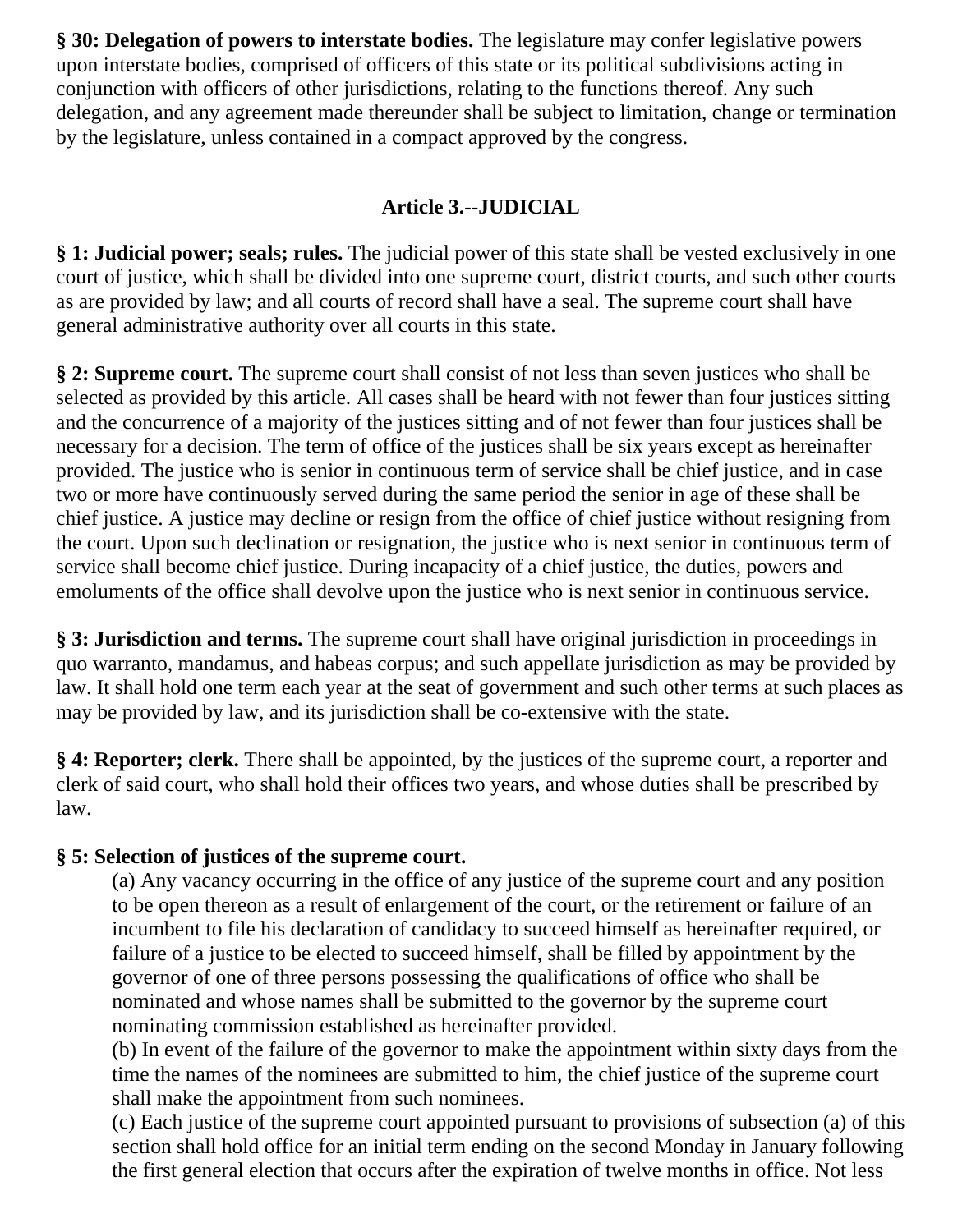than sixty days prior to the holding of the general election next preceding the expiration of his term of office, any justice of the supreme court may file in the office of the secretary of state a declaration of candidacy for election to succeed himself. If a declaration is not so filed, the position held by such justice shall be open from the expiration of his term of office. If such declaration is filed, his name shall be submitted at the next general election to the electors of the state on a separate judicial ballot, without party designation, reading substantially as follows:

"Shall \_\_\_\_\_\_\_\_\_\_\_\_\_\_\_\_\_\_\_\_\_\_\_\_\_\_\_\_\_\_\_\_\_\_\_\_\_\_\_\_\_\_\_\_\_\_\_\_ (Here insert name of justice.)

(Here insert the title of the court.)

\_\_\_\_\_\_\_\_\_\_\_\_\_\_\_\_\_\_\_\_\_\_\_\_\_\_\_\_\_\_\_\_\_\_\_\_\_\_\_\_\_\_\_\_\_\_\_\_\_

be retained in office?"

If a majority of those voting on the question vote against retaining him in office, the position or office which he holds shall be open upon the expiration of his term of office; otherwise he shall, unless removed for cause, remain in office for the regular term of six years from the second Monday in January following such election. At the expiration of each term he shall, unless by law he is compelled to retire, be eligible for retention in office by election in the manner prescribed in this section.

(d) A nonpartisan nominating commission whose duty it shall be to nominate and submit to the governor the names of persons for appointment to fill vacancies in the office of any justice of the supreme court is hereby established, and shall be known as the "supreme court nominating commission." Said commission shall be organized as hereinafter provided. (e) The supreme court nominating commission shall be composed as follows: One member, who shall be chairman, chosen from among their number by the members of the bar who are residents of and licensed in Kansas; one member from each congressional district chosen from among their number by the resident members of the bar in each such district; and one member, who is not a lawyer, from each congressional district, appointed by the governor from among the residents of each such district.

(f) The terms of office, the procedure for selection and certification of the members of the commission and provision for their compensation or expenses shall be as provided by the legislature.

(g) No member of the supreme court nominating commission shall, while he is a member, hold any other public office by appointment or any official position in a political party or for six months thereafter be eligible for nomination for the office of justice of the supreme court. The commission may act only by the concurrence of a majority of its members.

#### **§ 6: District courts.**

(a) The state shall be divided into judicial districts as provided by law. Each judicial district shall have at least one district judge. The term of office of each judge of the district court shall be four years. District court shall be held at such times and places as may be provided by law. The district judges shall be elected by the electors of the respective judicial districts unless the electors of a judicial district have adopted and not subsequently rejected a method of nonpartisan selection. The legislature shall provide a method of nonpartisan selection of district judges and for the manner of submission and resubmission thereof to the electors of a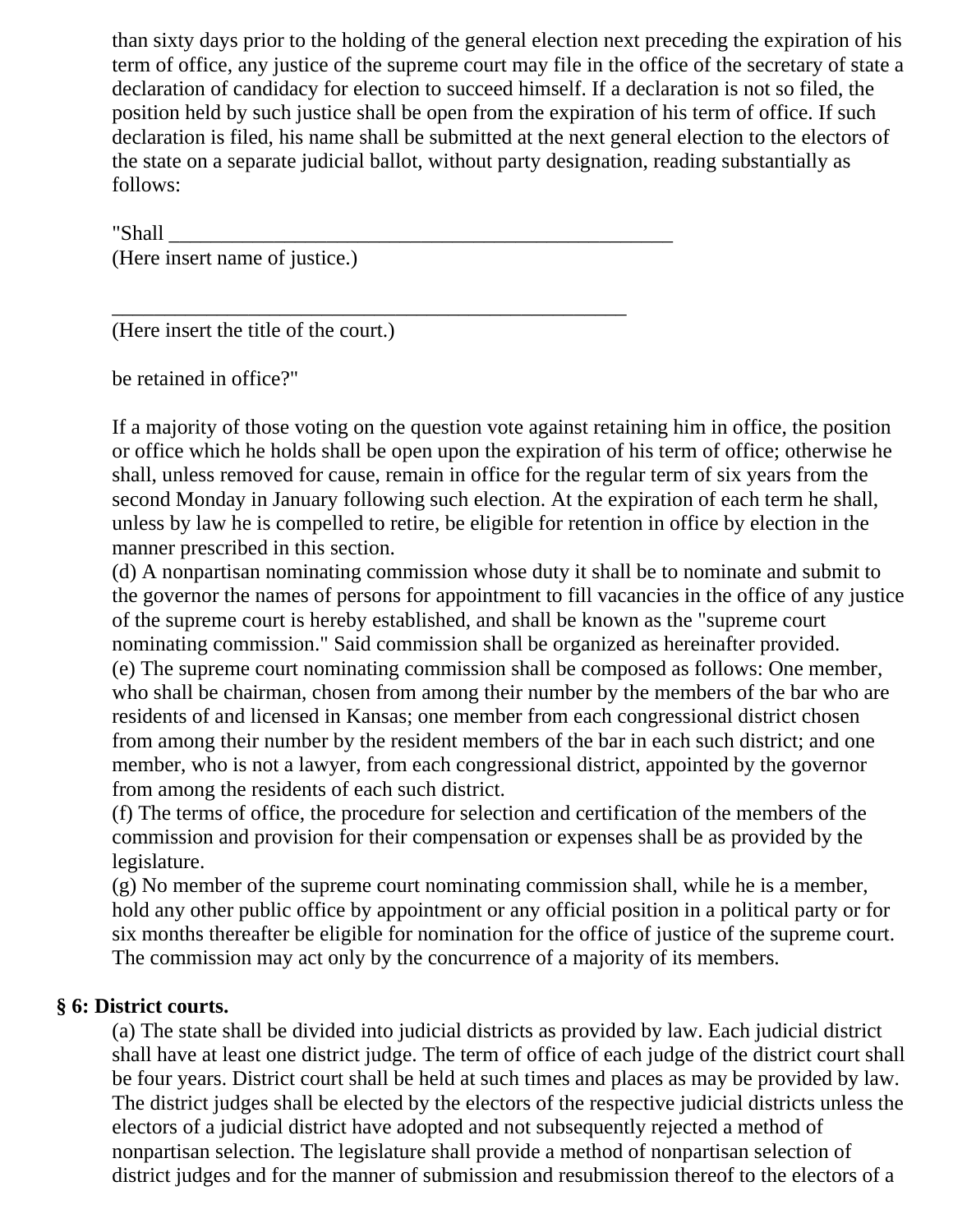judicial district. A nonpartisan method of selection of district judges may be adopted, and once adopted may be rejected, only by a majority of electors of a judicial district voting on the question at an election in which the proposition is submitted. Whenever a vacancy occurs in the office of district judge, it shall be filled by appointment by the governor until the next general election that occurs more than thirty days after such vacancy, or as may be provided by such nonpartisan method of selection.

(b) The district courts shall have such jurisdiction in their respective districts as may be provided by law.

(c) The legislature shall provide for clerks of the district courts.

(d) Provision may be made by law for judges pro tem of the district court.

(e) The supreme court or any justice thereof shall have the power to assign judges of district courts temporarily to other districts.

(f) The supreme court may assign a district judge to serve temporarily on the supreme court.

**§ 7: Qualifications of justices and judges.** Justices of the supreme court and judges of the district courts shall be at least thirty years of age and shall be duly authorized by the supreme court of Kansas to practice law in the courts of this state and shall possess such other qualifications as may be prescribed by law.

**§ 8: Prohibition of political activity by justices and certain judges.** No justice of the supreme court who is appointed or retained under the procedure of section 5 of this article, nor any judge of the district court holding office under a nonpartisan method authorized in subsection (a) of section 6 of this article, shall directly or indirectly make any contribution to or hold any office in a political party or organization or take part in any political campaign.

**§ 12: Extension of terms until successor qualified.** All judicial officers shall hold their offices until their successors shall have qualified.

**§ 13: Compensation of justices and judges; certain limitation.** The justices of the supreme court and judges of the district courts shall receive for their services such compensation as may be provided by law, which shall not be diminished during their terms of office, unless by general law applicable to all salaried officers of the state. Such justices or judges shall receive no fees or perquisites nor hold any other office of profit or trust under the authority of the state, or the United States except as may be provided by law, or practice law during their continuance in office.

**§ 15: Removal of justices and judges.** Justices of the supreme court may be removed from office by impeachment and conviction as prescribed in article 2 of this constitution. In addition to removal by impeachment and conviction, justices may be retired after appropriate hearing, upon certification to the governor, by the supreme court nominating commission that such justice is so incapacitated as to be unable to perform adequately his duties. Other judges shall be subject to retirement for incapacity, and to discipline, suspension and removal for cause by the supreme court after appropriate hearing.

**§ 16: Savings clause.** Nothing contained in this amendment to the constitution shall: (a) Shorten the term of office or abolish the office of any justice of the supreme court, any judge of the district court, or any other judge of any other court who is holding office at the time this amendment becomes effective, or who is holding office at the time of adoption, rejection, or resubmission of a nonpartisan method of selection of district judges as provided in subsection (a) of section 6 hereof,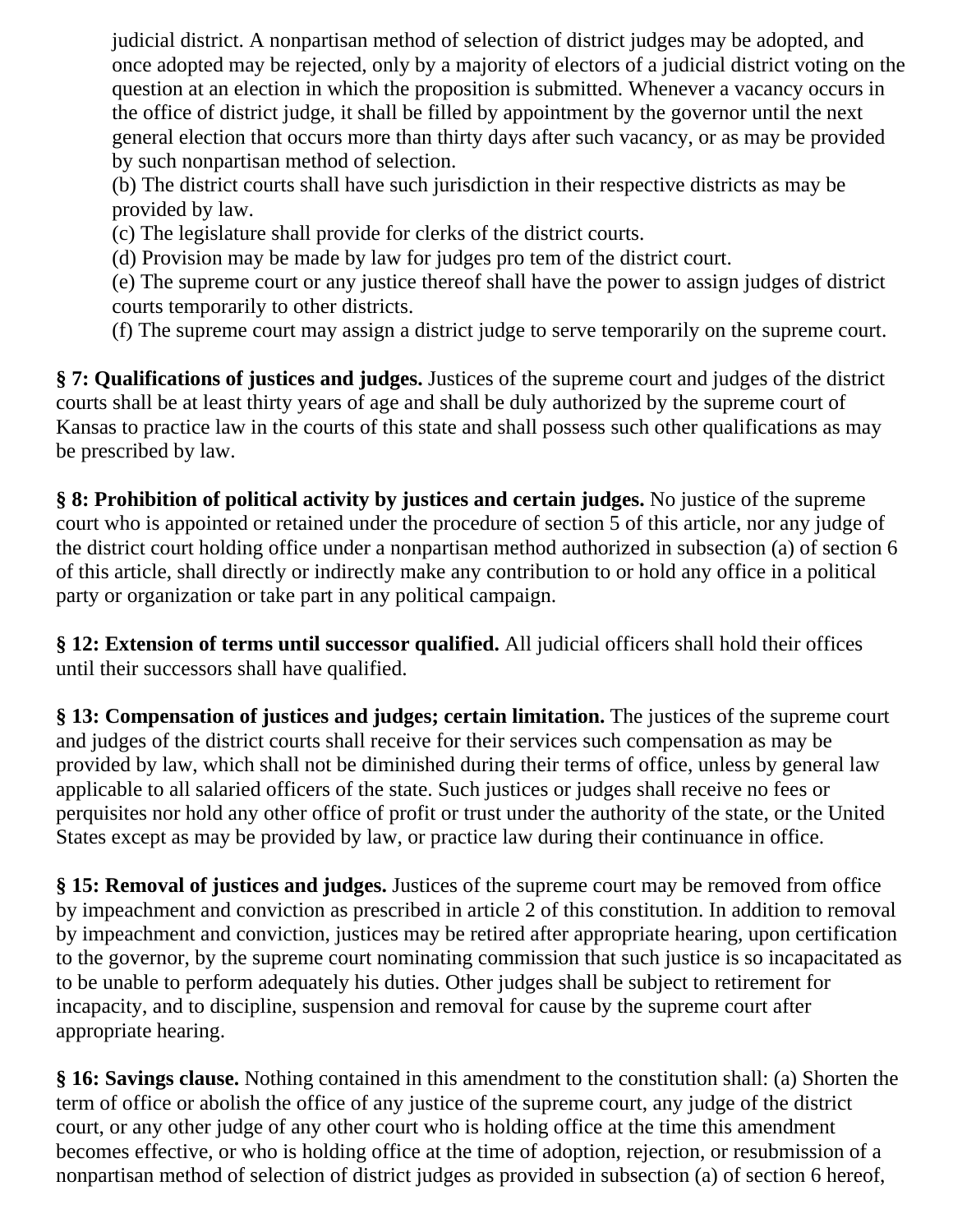and all such justices and judges shall hold their respective offices for the terms for which elected or appointed unless sooner removed in the manner provided by law; (b) repeal any statute of this state relating to the supreme court, the supreme court nominating commission, district courts, or any other court, or relating to the justices or judges of such courts, and such statutes shall remain in force and effect until amended or repealed by the legislature.

# **Article 4.-- ELECTIONS**

**§ 1: Mode of voting.** All elections by the people shall be by ballot or voting device, or both, as the legislature shall by law provide.

**§ 2: General elections.** General elections shall be held biennially on the Tuesday succeeding the first Monday in November in even-numbered years. Not less than three county commissioners shall be elected in each organized county in the state, as provided by law.

**§ 3: Recall of elected officials.** All elected public officials in the state, except judicial officers, shall be subject to recall by voters of the state or political subdivision from which elected. Procedures and grounds for recall shall be prescribed by law.

#### **Article 5.--SUFFRAGE**

**§ 1: Qualifications of electors.** Every citizen of the United States who has attained the age of eighteen years and who resides in the voting area in which he or she seeks to vote shall be deemed a qualified elector. Laws of this state relating to voting for presidential electors and candidates for the office of president and vice-president of the United States shall comply with the laws of the United States relating thereto. A citizen of the United States, who is otherwise qualified to vote in Kansas for presidential electors and candidates for the offices of president and vice-president of the United States may vote for such officers either in person or by absentee ballot notwithstanding the fact that such person may have become a nonresident of this state if his or her removal from this state occurs during a period in accordance with federal law next preceding such election. A person who is otherwise a qualified elector may vote in the voting area of his or her former residence either in person or by absentee ballot notwithstanding the fact that such person may have become a nonresident of such voting area during a period prescribed by law next preceding the election at which he or she seeks to vote, if his new residence is in another voting area in the state of Kansas.

**§ 2: Disqualification to vote.** The legislature may, by law, exclude persons from voting because of commitment to a jail or penal institution. No person convicted of a felony under the laws of any state or of the United States, unless pardoned or restored to his civil rights, shall be qualified to vote.

**§ 4: Proof of right to vote.** The legislature shall provide by law for proper proofs of the right of suffrage.

**§ 7: Privileges of electors.** Electors, during their attendance at elections, and in going to and returning therefrom, shall be privileged from arrest in all cases except felony or breach of the peace.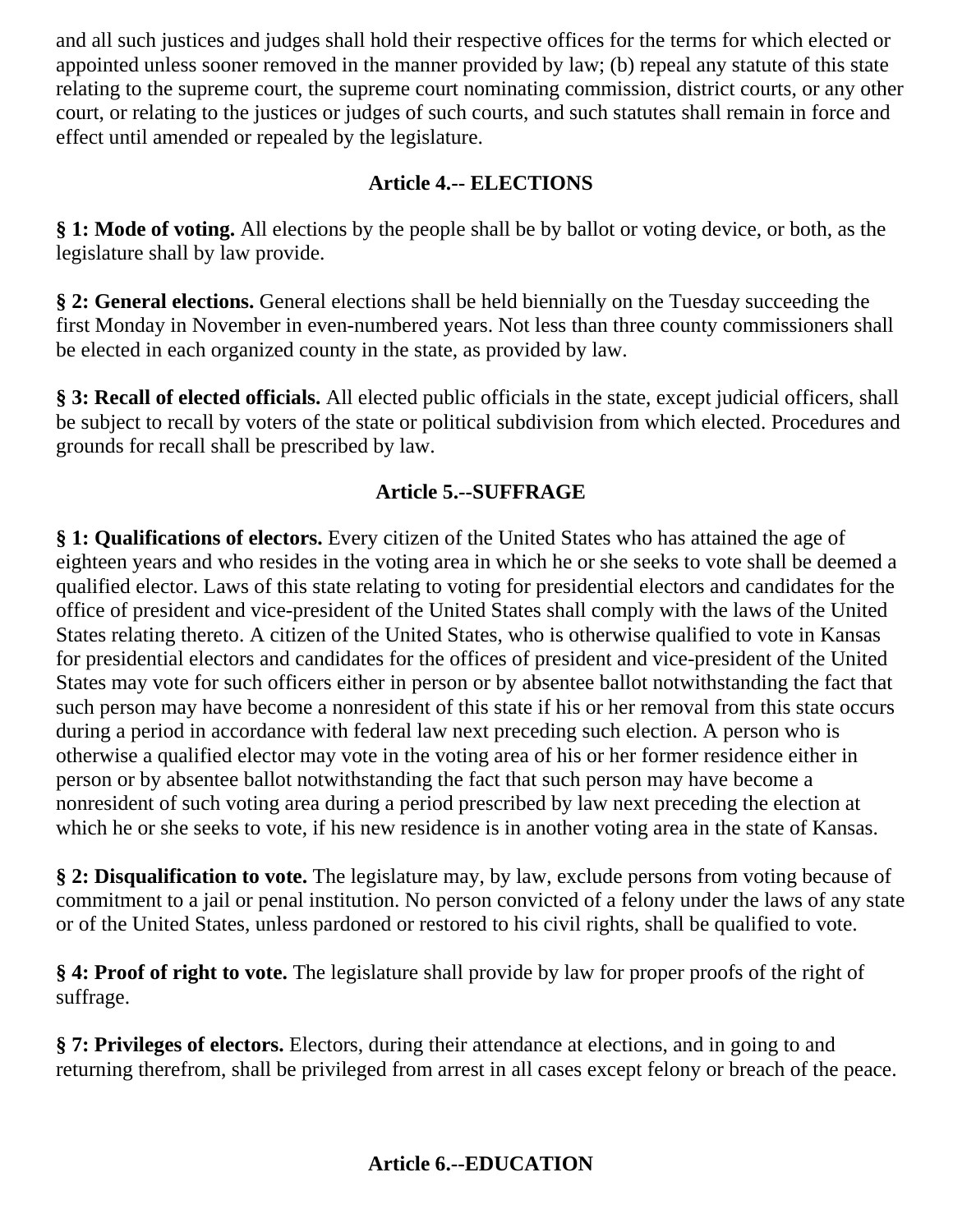**§ 1: Schools and related institutions and activities.** The legislature shall provide for intellectual, educational, vocational and scientific improvement by establishing and maintaining public schools, educational institutions and related activities which may be organized and changed in such manner as may be provided by law.

#### **§ 2: State board of education and state board of regents.**

(a) The legislature shall provide for a state board of education which shall have general supervision of public schools, educational institutions and all the educational interests of the state, except educational functions delegated by law to the state board of regents. The state board of education shall perform such other duties as may be provided by law.

(b) The legislature shall provide for a state board of regents and for its control and supervision of public institutions of higher education. Public institutions of higher education shall include universities and colleges granting baccalaureate or postbaccalaureate degrees and such other institutions and educational interests as may be provided by law. The state board of regents shall perform such other duties as may be prescribed by law.

(c) Any municipal university shall be operated, supervised and controlled as provided by law.

#### **§ 3: Members of state board of education and state board of regents.**

(a) There shall be ten members of the state board of education with overlapping terms as the legislature may prescribe. The legislature shall make provision for ten member districts, each comprised of four contiguous senatorial districts. The electors of each member district shall elect one person residing in the district as a member of the board. The legislature shall prescribe the manner in which vacancies occurring on the board shall be filled. (b) The state board of regents shall have nine members with overlapping terms as the legislature may prescribe. Members shall be appointed by the governor, subject to confirmation by the senate. One member shall be appointed from each congressional district with the remaining members appointed at large, however, no two members shall reside in the

same county at the time of their appointment. Vacancies occurring on the board shall be filled by appointment by the governor as provided by law.

(c) Subsequent redistricting shall not disqualify any member of either board from service for the remainder of his term. Any member of either board may be removed from office for cause as may be provided by law.

**§ 4: Commissioner of education.** The state board of education shall appoint a commissioner of education who shall serve at the pleasure of the board as its executive officer.

**§ 5: Local public schools.** Local public schools under the general supervision of the state board of education shall be maintained, developed and operated by locally elected boards. When authorized by law, such boards may make and carry out agreements for cooperative operation and administration of educational programs under the general supervision of the state board of education, but such agreements shall be subject to limitation, change or termination by the legislature.

#### **§ 6: Finance.**

(a) The legislature may levy a permanent tax for the use and benefit of state institutions of higher education and apportion among and appropriate the same to the several institutions, which levy, apportionment and appropriation shall continue until changed by statute. Further appropriation and other provision for finance of institutions of higher education may be made by the legislature.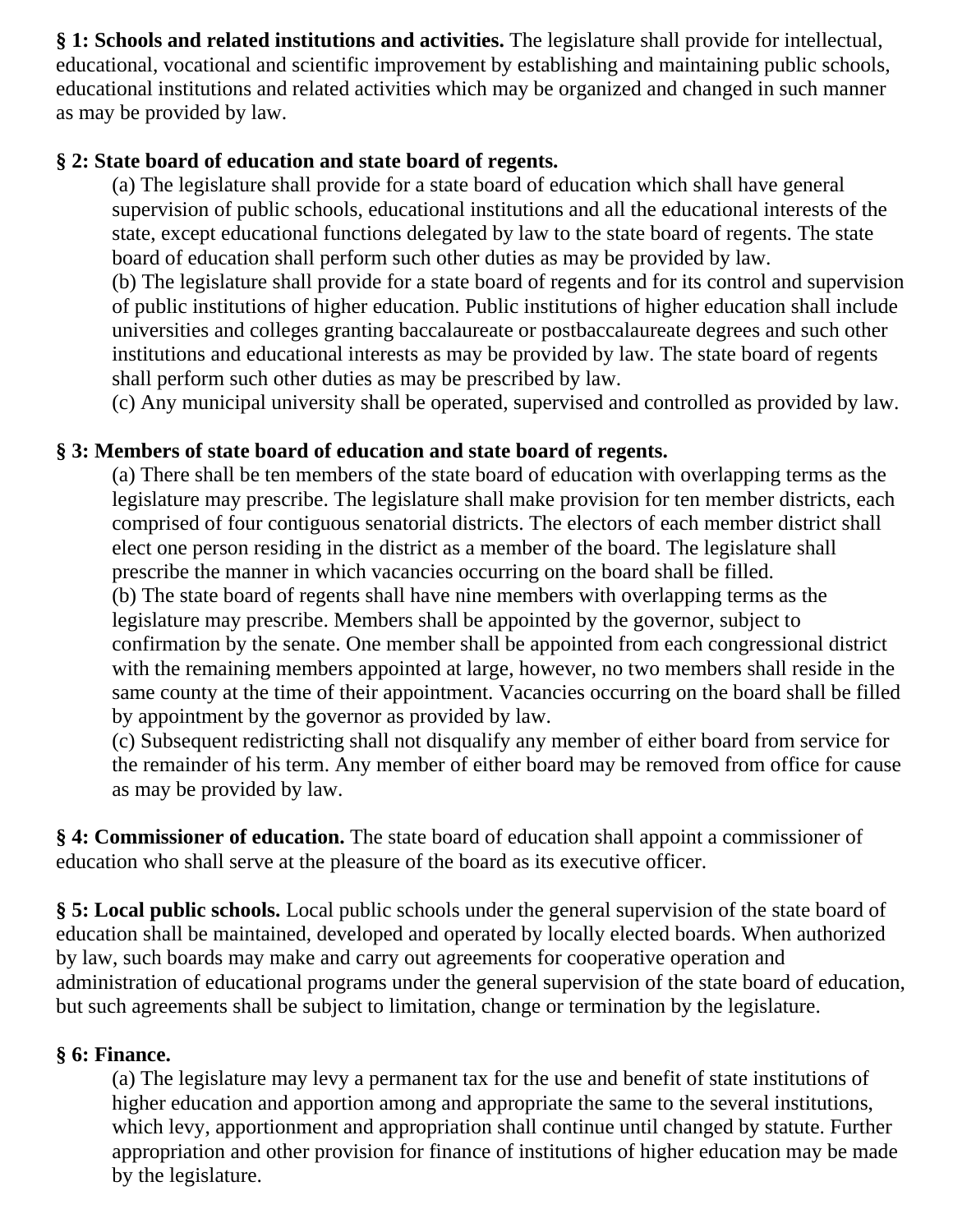(b) The legislature shall make suitable provision for finance of the educational interests of the state. No tuition shall be charged for attendance at any public school to pupils required by law to attend such school, except such fees or supplemental charges as may be authorized by law. The legislature may authorize the state board of regents to establish tuition, fees and charges at institutions under its supervision.

(c) No religious sect or sects shall control any part of the public educational funds.

#### **§ 7: Savings clause.**

(a) All laws in force at the time of the adoption of this amendment and consistent therewith shall remain in full force and effect until amended or repealed by the legislature. All laws inconsistent with this amendment, unless sooner repealed or amended to conform with this amendment, shall remain in full force and effect until July 1, 1969.

(b) Notwithstanding any other provision of the constitution to the contrary, no state superintendent of public instruction or county superintendent of public instruction shall be elected after January 1, 1967.

(c) The state perpetual school fund or any part thereof may be managed and invested as provided by law or all or any part thereof may be appropriated, both as to principal and income, to the support of the public schools supervised by the state board of education.

## **Article 7.--PUBLIC INSTITUTIONS AND WELFARE**

**§ 1: Benevolent institutions.** Institutions for the benefit of mentally or physically incapacitated or handicapped persons, and such other benevolent institutions as the public good may require, shall be fostered and supported by the state, subject to such regulations as may be prescribed by law.

**§ 4: Aged and infirm persons; financial aid; state participation.** The respective counties of the state shall provide, as may be prescribed by law, for those inhabitants who, by reason of age, infirmity or other misfortune, may have claims upon the aid of society. The state may participate financially in such aid and supervise and control the administration thereof.

**§ 5: Unemployment compensation; old-age benefits; taxation.** The state may provide by law for unemployment compensation and contributory old-age benefits and may tax employers and employees therefor; and the restrictions and limitations of section 24 of article 2, and section 1 of article 11 of the constitution shall not be construed to limit the authority conferred by this amendment. No direct ad valorem tax shall be laid on real or personal property for such purposes.

**§ 6: Tax levy for certain institutions.** The legislature may levy a permanent tax for the creation of a building fund for institutions caring for those who are mentally ill, retarded, visually handicapped, with a handicapping hearing loss, tubercular or for children who are dependent, neglected or delinquent and in need of residential institutional care or treatment and for institutions primarily designed to provide vocational rehabilitation for handicapped persons, and the legislature shall apportion among and appropriate the same to the several institutions, which levy, apportionment and appropriation shall continue until changed by statute. Nothing herein contained shall prevent such further appropriation by the legislature as may be deemed necessary from time to time for the needs of said charitable and benevolent institutions. Nothing in this amendment shall repeal any statute of this state enacted prior to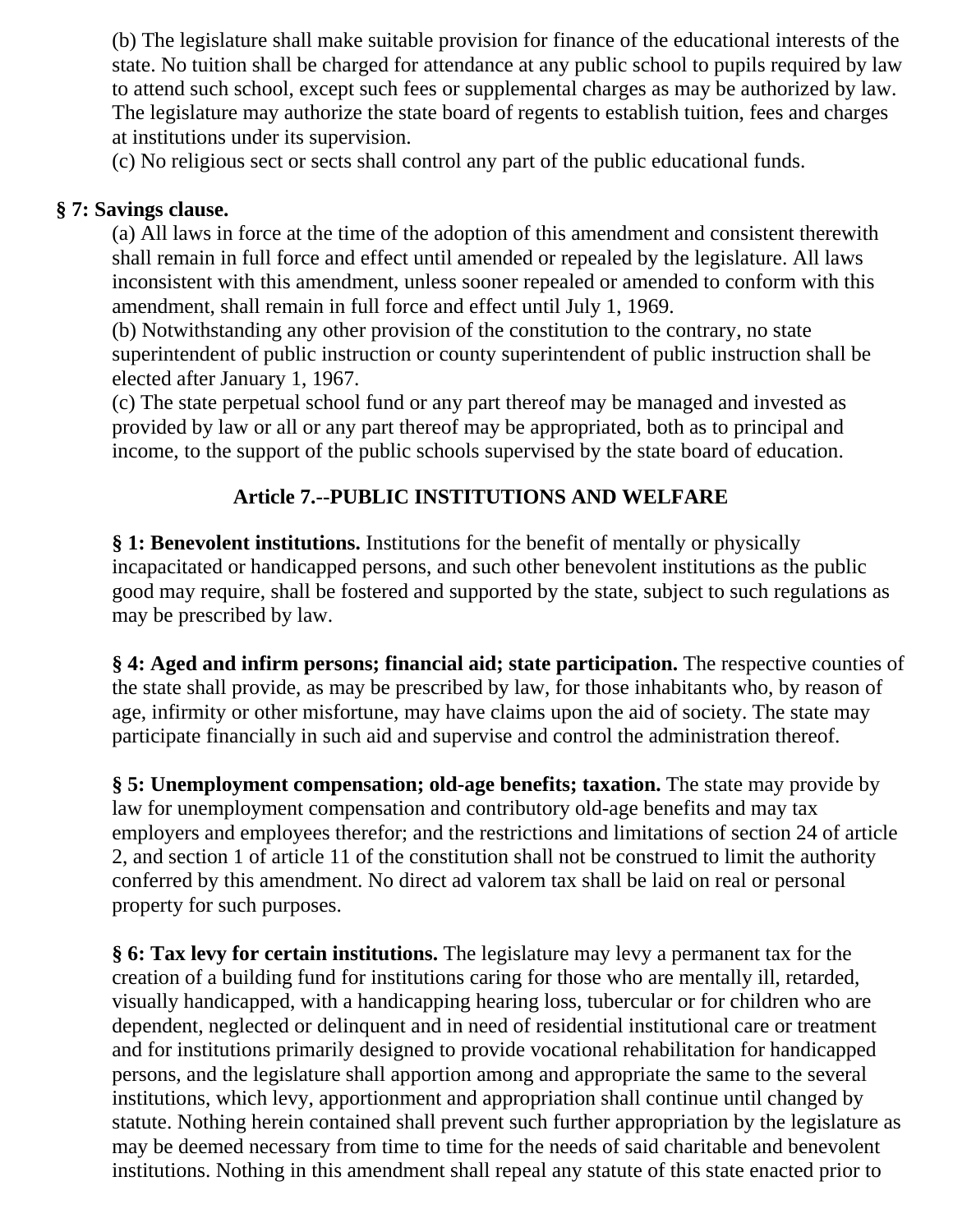this amendment, and any levy, apportionment or appropriation made under authority of this section before its amendment, and any statute making the same, shall remain in full force and effect until amended or repealed by the legislature.

## **Article 8.--MILITIA**

**§ 1: Composition; exemption.** The militia shall be composed of all able-bodied male citizens between the ages of twenty-one and forty-five years, except such as are exempted by the laws of the United States or of this state; but all citizens of any religious denomination whatever who from scruples of conscience may be adverse to bearing arms shall be exempted therefrom, upon such conditions as may be prescribed by law.

**§ 2: Organization.** The legislature shall provide for organizing, equipping and disciplining the militia in such manner as it shall deem expedient, not incompatible with the laws of the United States.

**§ 3: Officers.** Officers of the militia shall be elected or appointed, and commissioned in such manner as may be provided by law.

**§ 4: Commander in chief.** The governor shall be commander in chief, and shall have power to call out the militia to execute the laws, to suppress insurrection, and to repel invasion.

# **Article 9.--COUNTY AND TOWNSHIP ORGANIZATION**

**§ 1: Counties.** The legislature shall provide for organizing new counties, locating county seats, and changing county lines; but no county seat shall be changed without the consent of a majority of the electors of the county; nor any county organized, nor the lines of any county changed so as to include an area of less than four hundred and thirty-two square miles.

§ 2: County and township officers. The legislature shall provide for such county and township officers as may be necessary.

**§ 5: Removal of officers.** All county and township officers may be removed from office, in such manner and for such cause, as shall be prescribed by law.

#### **Article 10.-- APPORTIONMENT OF THE LEGISLATURE**

#### **§ 1: Reapportionment of senatorial and representative districts.**

(a) At its regular session in 1989, the legislature shall by law reapportion the state representative districts, the state senatorial districts or both the state representative and senatorial districts upon the basis of the latest census of the inhabitants of the state taken by authority of chapter 61 of the 1987 Session Laws of Kansas. At its regular session in 1992, and at its regular session every tenth year thereafter, the legislature shall by law reapportion the state senatorial districts and representative districts on the basis of the population of the state as established by the most recent census of population taken and published by the United States bureau of the census. Senatorial and representative districts shall be reapportioned upon the basis of the population of the state adjusted:

(1) To exclude nonresident military personnel stationed within the state and nonresident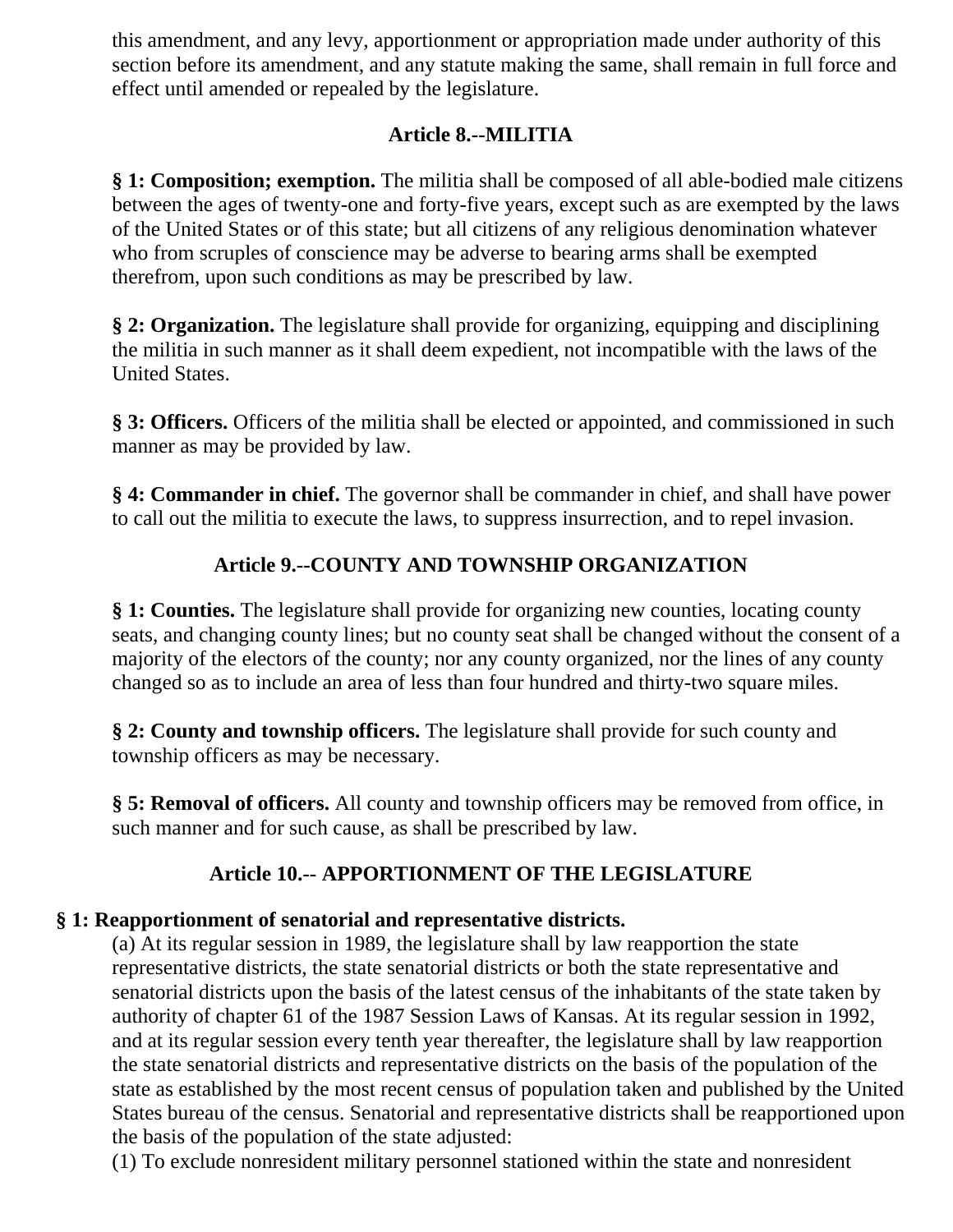students attending colleges and universities within the state; and

(2) to include military personnel stationed within the state who are residents of the state and students attending colleges and universities within the state who are residents of the state in the district of their permanent residence. Bills reapportioning legislative districts shall be published in the Kansas register immediately upon final passage and shall be effective for the next following election of legislators and thereafter until again reapportioned.

(b) Within 15 days after the publication of an act reapportioning the legislative districts within the time specified in (a), the attorney general shall petition the supreme court of the state to determine the validity thereof. The supreme court, within 30 days from the filing of the petition, shall enter its judgment. Should the supreme court determine that the reapportionment statute is invalid, the legislature shall enact a statute of reapportionment conforming to the judgment of the supreme court within 15 days.

(c) Upon enactment of a reapportionment to conform with a judgment under (b), the attorney general shall apply to the supreme court of the state to determine the validity thereof. The supreme court, within 10 days from the filing of such application, shall enter its judgment. Should the supreme court determine that the reapportionment statute is invalid, the legislature shall again enact a statute reapportioning the legislative districts in compliance with the direction of and conforming to the mandate of the supreme court within 15 days after entry thereof.

(d) Whenever a petition or application is filed under this section, the supreme court, in accordance with its rules, shall permit interested persons to present their views. (e) A judgment of the supreme court of the state determining a reapportionment to be valid shall be final until the legislative districts are again reapportioned in accordance herewith.

# **Article 11. -- FINANCE AND TAXATION**

**§ 1: System of taxation; classification; exemption.** (a) The provisions of this subsection shall govern the assessment and taxation of property on and after January 1, 1993, and each year thereafter. Except as otherwise hereinafter specifically provided, the legislature shall provide for a uniform and equal basis of valuation and rate of taxation of all property subject to taxation. The legislature may provide for the classification and the taxation uniformly as to class of recreational vehicles, as defined by the legislature, or may exempt such class from property taxation and impose taxes upon another basis in lieu thereof. The provisions of this subsection shall not be applicable to the taxation of motor vehicles, except as otherwise hereinafter specifically provided, mineral products, money, mortgages, notes and other evidence of debt and grain. Property shall be classified into the following classes for the purpose of assessment and assessed at the percentage of value prescribed therefor:

Class 1 shall consist of real property. Real property shall be further classified into seven subclasses. Such property shall be defined by law for the purpose of subclassification and assessed uniformly as to subclass at the following percentages of value:

(1) Real property used for residential purposes including multi-family residential real property and real property necessary to accommodate a residential community of mobile or manufactured homes including the real property upon which such homes are located : 11 1/2%

(2) Land devoted to agricultural use which shall be valued upon the basis of its agricultural income or agricultural productivity pursuant to section 12 of article 11 of the constitution : 30%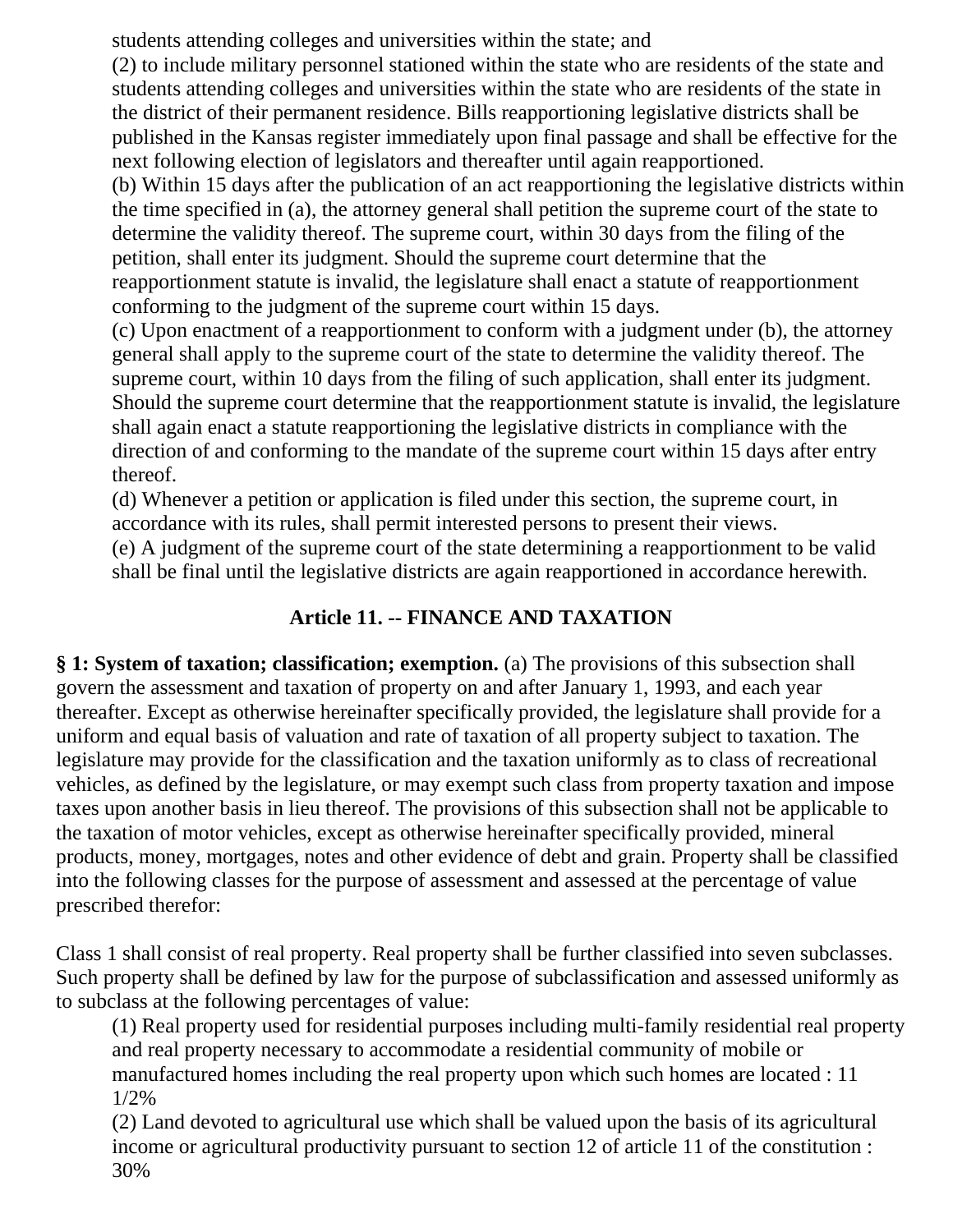(3) Vacant lots : 12%

(4) Real property which is owned and operated by a not-for-profit organization not subject to federal income taxation pursuant to section 501 of the federal internal revenue code, and which is included in this subclass by law :  $12\%$ 

(5) Public utility real property, except railroad real property which shall be assessed at the average rate that all other commercial and industrial property is assessed : 33%

(6) Real property used for commercial and industrial purposes and buildings and other improvements located upon land devoted to agricultural use : 25%

(7) All other urban and rural real property not otherwise specifically subclassified : 30%

Class 2 shall consist of tangible personal property. Such tangible personal property shall be further classified into six subclasses, shall be defined by law for the purpose of subclassification and assessed uniformly as to subclass at the following percentages of value:

(1) Mobile homes used for residential purposes : 11 1/2%

(2) Mineral leasehold interests except oil leasehold interests the average daily production from which is five barrels or less, and natural gas leasehold interests the average daily production from which is 100 mcf or less, which shall be assessed at 25% : 30%

(3) Public utility tangible personal property including inventories thereof, except railroad personal property including inventories thereof, which shall be assessed at the average rate all other commercial and industrial property is assessed : 33%

(4) All categories of motor vehicles not defined and specifically valued and taxed pursuant to law enacted prior to January 1, 1985 : 30%

(5) Commercial and industrial machinery and equipment which, if its economic life is seven years or more, shall be valued at its retail cost when new less seven-year straight-line depreciation, or which, if its economic life is less than seven years, shall be valued at its retail cost when new less straight-line depreciation over its economic life, except that, the value so obtained for such property, notwithstanding its economic life and as long as such property is being used, shall not be less than 20% of the retail cost when new of such property : 25%

(6) All other tangible personal property not otherwise specifically classified : 30% (b) All property used exclusively for state, county, municipal, literary, educational, scientific, religious, benevolent and charitable purposes, farm machinery and equipment, merchants' and manufacturers' inventories, other than public utility inventories included in subclass (3) of class 2, livestock, and all household goods and personal effects not used for the production of income, shall be exempted from property taxation.

**§ 2: Taxation of incomes.** The state shall have power to levy and collect taxes on incomes from whatever source derived, which taxes may be graduated and progressive.

**§ 4: Revenue for current expenses.** The legislature shall provide, at each regular session, for raising sufficient revenue to defray the current expenses of the state for two years.

**§ 5: Object of tax.** No tax shall be levied except in pursuance of a law, which shall distinctly state the object of the same; to which object only such tax shall be applied.

**§ 6: State debts; annual tax; proceeds.** For the purpose of defraying extraordinary expenses and making public improvements, the state may contract public debts; but such debts shall never, in the aggregate, exceed one million dollars, except as hereinafter provided. Every such debt shall be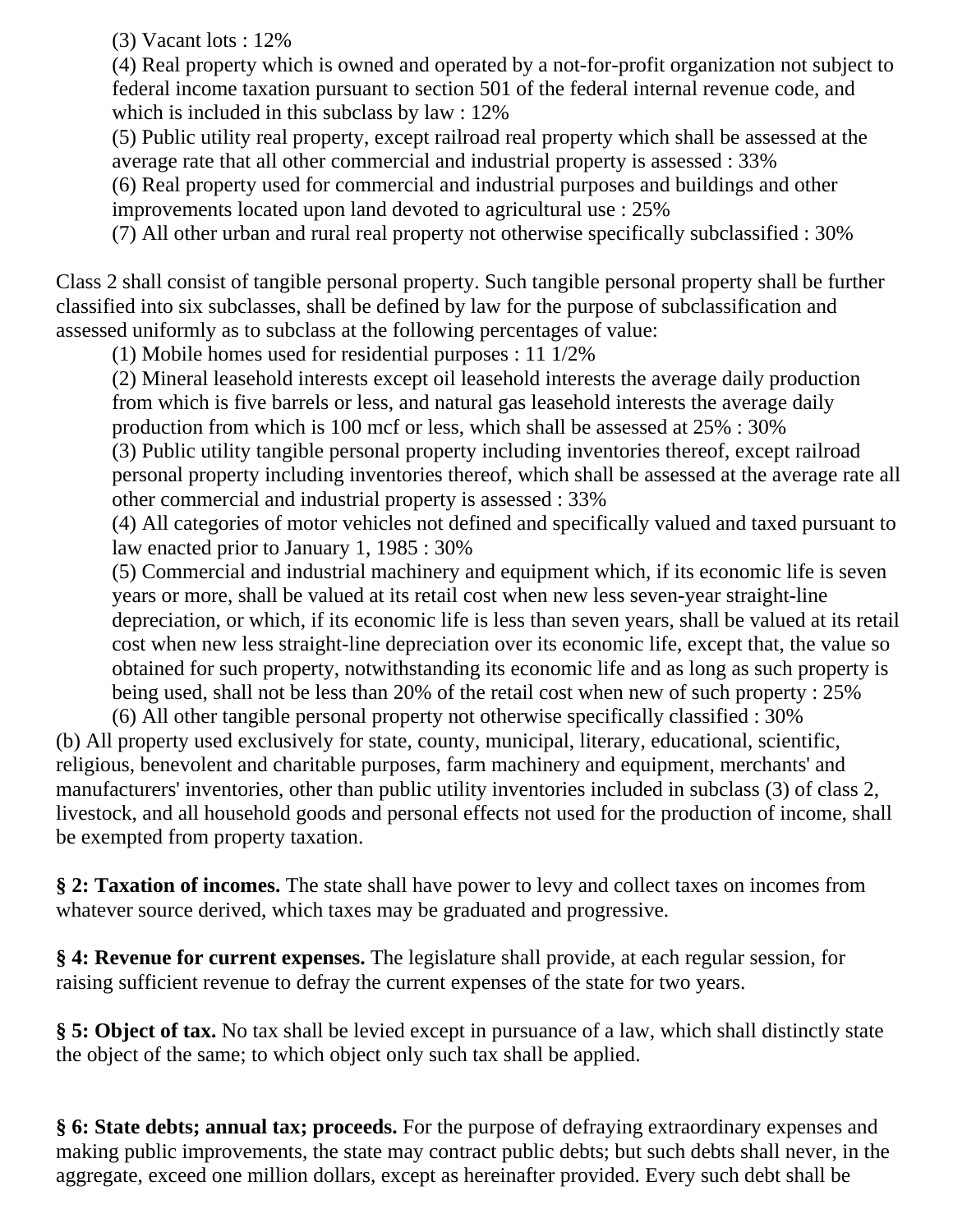authorized by law for some purpose specified therein, and the vote of a majority of all the members elected to each house, to be taken by the yeas and nays, shall be necessary to the passage of such law; and every such law shall provide for levying an annual tax sufficient to pay the annual interest of such debt, and the principal thereof, when it shall become due; and shall specifically appropriate the proceeds of such taxes to the payment of such principal and interest; and such appropriation shall not be repealed nor the taxes postponed or diminished, until the interest and principal of such debt shall have been wholly paid.

**§ 7: Election on indebtedness.** No debt shall be contracted by the state except as herein provided, unless the proposed law for creating such debt shall first be submitted to a direct vote of the electors of the state at some general election; and if such proposed law shall be ratified by a majority of all the votes cast at such general election, then it shall be the duty of the legislature next after such election to enact such law and create such debt, subject to all the provisions and restrictions provided in the preceding section of this article.

**§ 8: Borrowing money by state.** The state may borrow money to repel invasion, suppress insurrection, or defend the state in time of war; but the money thus raised, shall be applied exclusively to the object for which the loan was authorized, or to the repayment of the debt thereby created.

**§ 9: Internal improvements; state highway system; flood control; conservation or development of water resources.** The state shall never be a party in carrying on any work of internal improvement except that: (1) It may adopt, construct, reconstruct and maintain a state system of highways, but no general property tax shall ever be laid nor general obligation bonds issued by the state for such highways; (2) it may be a party to flood control works and works for the conservation or development of water resources; (3) it may, for the purpose of stimulating economic development and private sector job creation in all areas of the state, participate in the development of a capital formation system and have a limited role in such system through investment of state funds authorized in accordance with law; (4) it may be a party to any work of internal improvement, whenever any work of internal improvement not authorized by (1), (2) or (3) is once authorized by a separate bill passed by the affirmative vote of not less than two-thirds of all members then elected (or appointed) and qualified to each house, but no general property tax shall ever be laid nor general obligation bonds be issued by the state therefor; and (5) it may expend funds received from the federal government for any public purpose in accordance with the federal law authorizing the same.

**§ 10: Special taxes for highway purposes.** The state shall have power to levy special taxes, for road and highway purposes, on motor vehicles and on motor fuels.

**§ 11: Taxation of incomes; adoption of federal laws by reference.** In enacting any law under section 2 of this article 11, the legislature may at any regular, budget or special session define income by reference to or otherwise adopt by reference all or any part of the laws of the United States as they then exist, and, prospectively, as they may thereafter be amended or enacted, with such exceptions, additions or modifications as the legislature may determine then or thereafter at any such legislative sessions.

**§ 12: Assessment and taxation of land devoted to agricultural use.** Land devoted to agricultural use may be defined by law and valued for ad valorem tax purposes upon the basis of its agricultural income or agricultural productivity, actual or potential, and when so valued such land shall be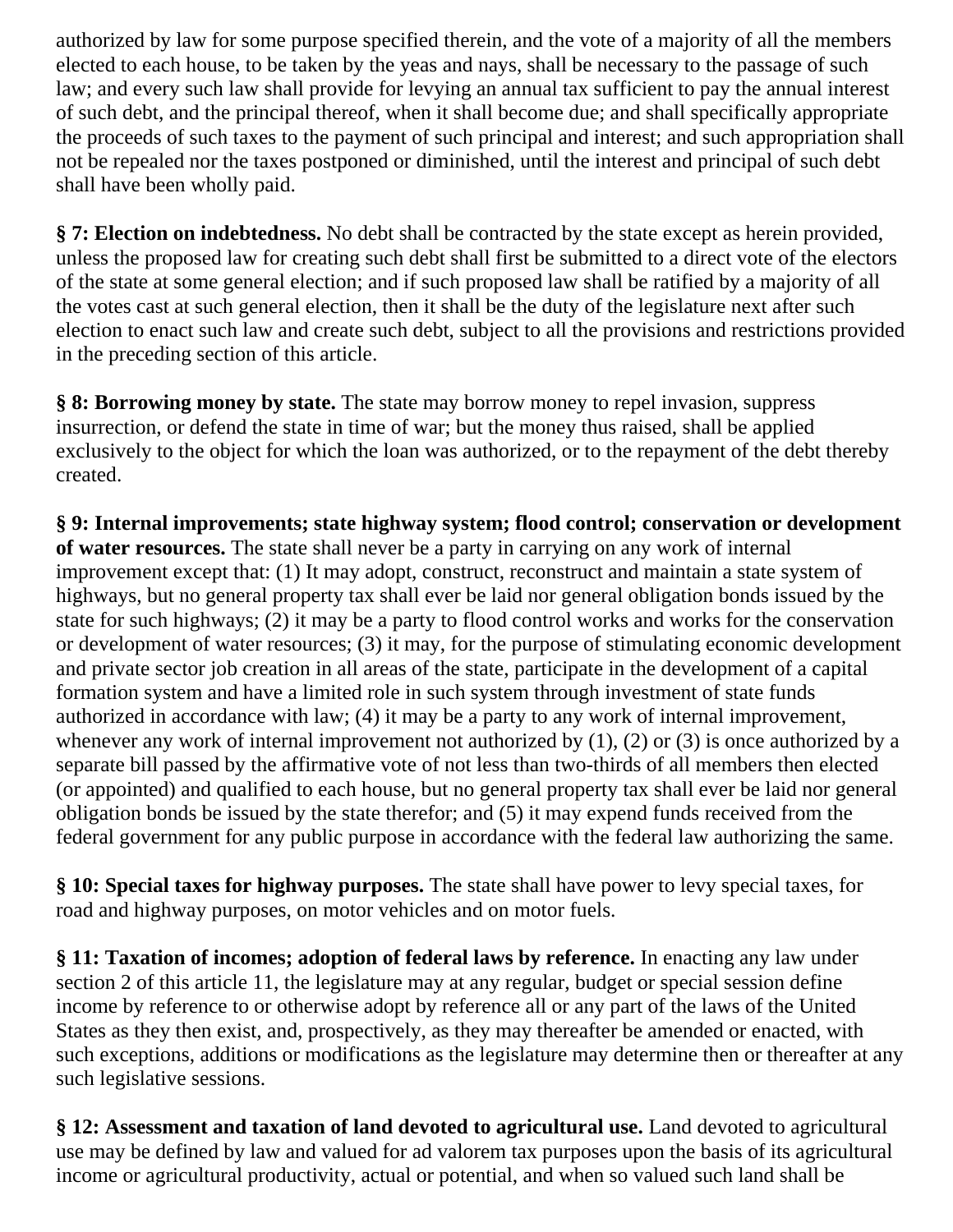assessed at the same percent of value and taxed at the same rate as real property subject to the provisions of section 1 of this article. The legislature may, if land devoted to agricultural use changes from such use, provide for the recoupment of a part or all of the difference between the amount of the ad valorem taxes levied upon such land during a part or all of the period in which it was valued in accordance with the provisions of this section and the amount of ad valorem taxes which would have been levied upon such land during such period had it not been in agricultural use and had it been valued, assessed and taxed in accordance with section 1 of this article.

#### **§ 13: Exemption of property for economic development purposes; procedure; limitations.**

(a) The board of county commissioners of any county or the governing body of any city may, by resolution or ordinance, as the case requires, exempt from all ad valorem taxation all or any portion of the appraised valuation of: (1) All buildings, together with the land upon which such buildings are located, and all tangible personal property associated therewith used exclusively by a business for the purpose of: (A) Manufacturing articles of commerce; (B) conducting research and development; or (C) storing goods or commodities which are sold or traded in interstate commerce, which commences operations after the date on which this amendment is approved by the electors of this state; or (2) all buildings, or added improvements to buildings constructed after the date on which this amendment is approved by the electors of this state, together with the land upon which such buildings or added improvements are located, and all tangible personal property purchased after such date and associated therewith, used exclusively for the purpose of: (A) Manufacturing articles of commerce; (B) conducting research and development; or (C) storing goods or commodities which are sold or traded in interstate commerce, which is necessary to facilitate the expansion of any such existing business if, as a result of such expansion, new employment is created. (b) Any ad valorem tax exemption granted pursuant to subsection (a) shall be in effect for not more than 10 calendar years after the calendar year in which the business commences its operations or the calendar year in which expansion of an existing business is completed, as the case requires.

(c) The legislature may limit or prohibit the application of this section by enactment uniformly applicable to all cities or counties.

(d) The provisions of this section shall not be construed to affect exemptions of property from ad valorem taxation granted by this constitution or by enactment of the legislature, or to affect the authority of the legislature to enact additional exemptions of property from ad valorem taxation found to have a public purpose and promote the general welfare.

#### **Article 12.--CORPORATIONS**

**§ 1: Corporate powers.** The legislature shall pass no special act conferring corporate powers. Corporations may be created under general laws; but all such laws may be amended or repealed.

**§ 2: Liability of stockholders.** Dues from corporations shall be secured by the individual liability of the stockholders to the amount of stock owned by each stockholder, and such other means as shall be provided by law; but such individual liability shall not apply to railroad corporations nor corporations for religious or charitable purposes.

**§ 4: Rights of way; eminent domain.** No right of way shall be appropriated to the use of any corporation, until full compensation therefor be first made in money, or secured by a deposit of money, to the owner, irrespective of any benefit from any improvement proposed by such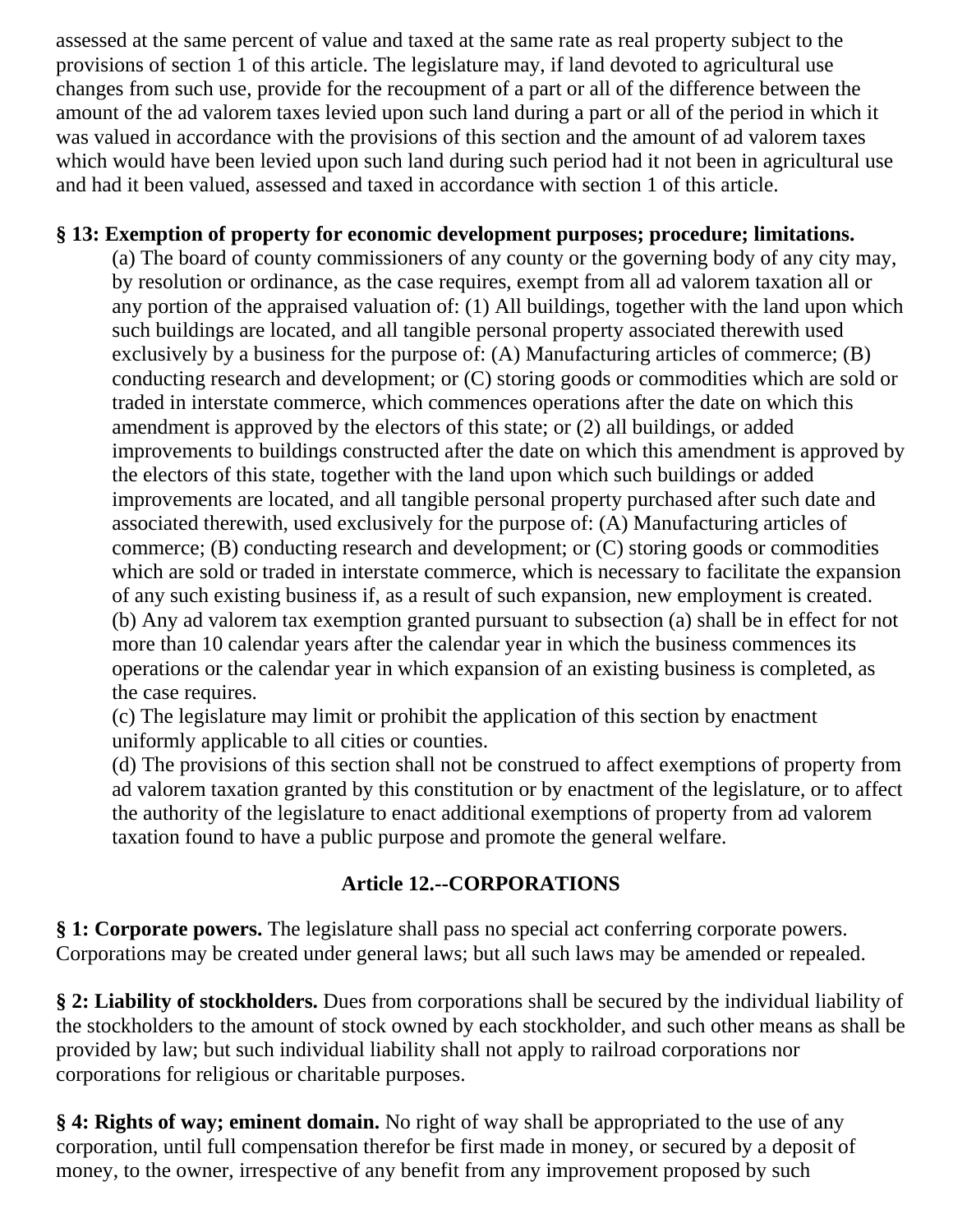## **§ 5: Cities' powers of home rule.**

(a) The legislature shall provide by general law, applicable to all cities, for the incorporation of cities and the methods by which city boundaries may be altered, cities may be merged or consolidated and cities may be dissolved: Provided, That existing laws on such subjects not applicable to all cities on the effective date of this amendment shall remain in effect until superseded by general law and such existing laws shall not be subject to charter ordinance. (b) Cities are hereby empowered to determine their local affairs and government including the levying of taxes, excises, fees, charges and other exactions except when and as the levying of any tax, excise, fee, charge or other exaction is limited or prohibited by enactment of the legislature applicable uniformly to all cities of the same class: Provided, That the legislature may establish not to exceed four classes of cities for the purpose of imposing all such limitations or prohibitions. Cities shall exercise such determination by ordinance passed by the governing body with referendums only in such cases as prescribed by the legislature, subject only to enactments of the legislature of statewide concern applicable uniformly to all cities, to other enactments of the legislature applicable uniformly to all cities, to enactments of the legislature applicable uniformly to all cities of the same class limiting or prohibiting the levying of any tax, excise, fee, charge or other exaction and to enactments of the legislature prescribing limits of indebtedness. All enactments relating to cities now in effect or hereafter enacted and as later amended and until repealed shall govern cities except as cities shall exempt themselves by charter ordinances as here in provided for in subsection (c). (c)

(1) Any city may by charter ordinance elect in the manner prescribed in this section that the whole or any part of any enactment of the legislature applying to such city, other than enactments of statewide concern applicable uniformly to all cities, other enactments applicable uniformly to all cities, and enactments prescribing limits of indebtedness, shall not apply to such city.

(2) A charter ordinance is an ordinance which exempts a city from the whole or any part of any enactment of the legislature as referred to in this section and which may provide substitute and additional provisions on the same subject. Such charter ordinance shall be so titled, shall designate specifically the enactment of the legislature or part thereof made inapplicable to such city by the adoption of such ordinance and contain the substitute and additional provisions, if any, and shall require a two-thirds vote of the members-elect of the governing body of such city. Every charter ordinance shall be published once each week for two consecutive weeks in the official city newspaper or, if there is none, in a newspaper of general circulation in the city. (3) No charter ordinance shall take effect until sixty days after its final publication. If within sixty days of its final publication a petition signed by a number of electors of the city equal to not less than ten percent of the number of electors who voted at the last preceding regular city election shall be filed in the office of the clerk of such city demanding that such ordinance be submitted to a vote of the electors, it shall not take effect until submitted to a referendum and approved by a majority of the electors voting thereon. An election, if called, shall be called within thirty days and held within ninety days after the filing of the petition. The governing body shall pass an ordinance calling the election and fixing the date, which ordinance shall be published once each week for three consecutive weeks in the official city newspaper or, if there be none, in a newspaper of general circulation in the city, and the election shall be conducted as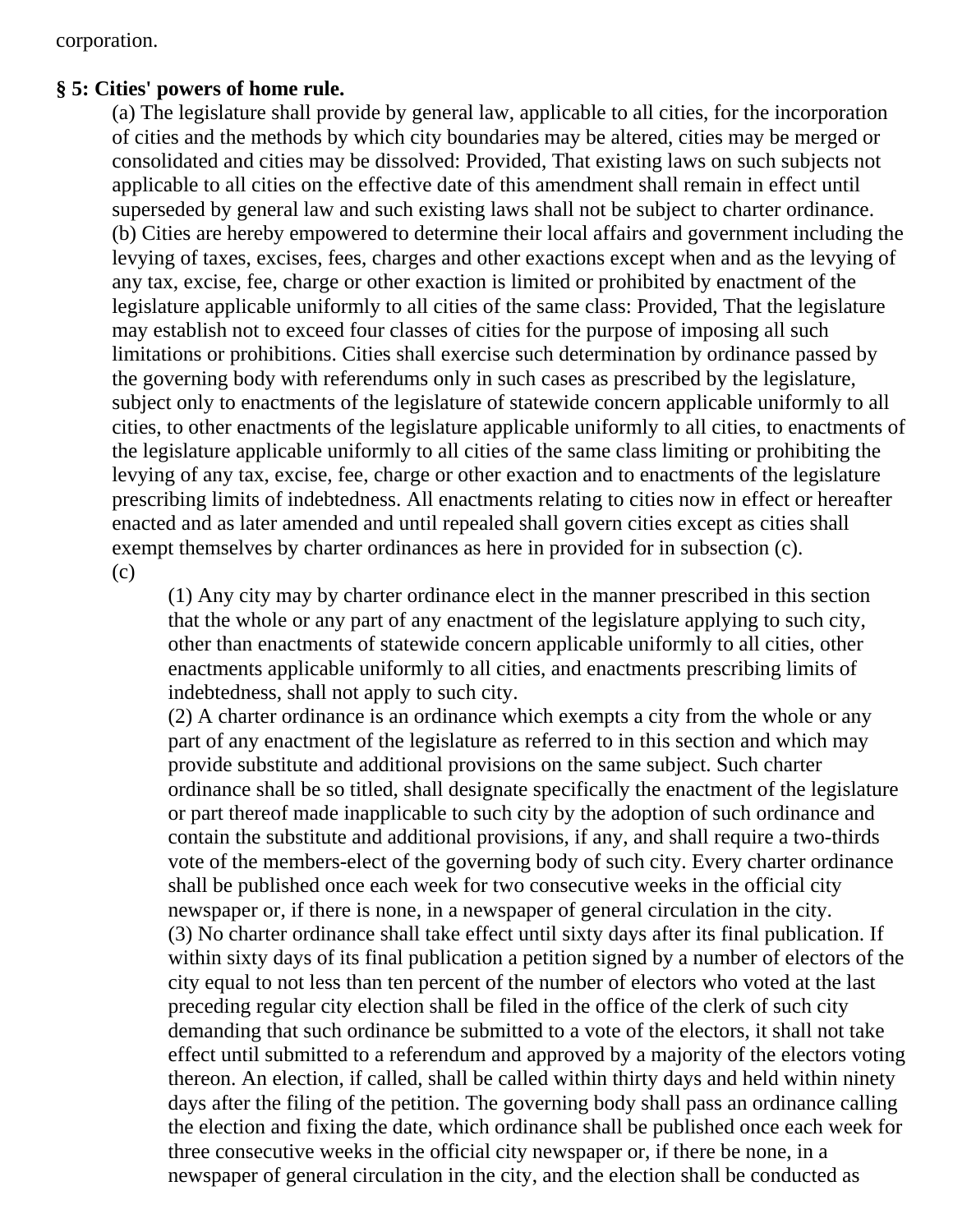elections for officers and by the officers handling such elections. The proposition shall be: "Shall charter ordinance No. \_\_\_\_\_\_\_\_\_, entitled (title of ordinance) take effect?" The governing body may submit any charter ordinance to a referendum without petition by the same publication of the charter ordinance and the same publication of the ordinance calling the election as for ordinances upon petition and such charter ordinance shall then become effective when approved by a majority of the electors voting thereon. Each charter ordinance becoming effective shall be recorded by the clerk in a book maintained for that purpose with a statement of the manner of adoption and a certified copy shall be filed with the secretary of state, who shall keep an index of the same.

(4) Each charter ordinance enacted shall control and prevail over any prior or subsequent act of the governing body of the city and may be repealed or amended only by charter ordinance or by enactments of the legislature applicable to all cities.

(d) Powers and authority granted cities pursuant to this section shall be liberally construed for the purpose of giving to cities the largest measure of self-government.

(e) This amendment shall be effective on and after July 1, 1961.

**§ 6: Definition of corporations; suits.** The term corporations, as used in this article, shall include all associations and joint stock companies having powers and privileges not possessed by individuals or partnerships; and all corporations may sue and be sued in their corporate name.

#### **Article 13--BANKS**

**§ 1: Banking laws.** No bank shall be established otherwise than under a general banking law, nor be operated otherwise than by a duly organized corporation.

**§ 2: State not to be stockholder.** The state shall not be a stockholder in any banking institution, except that any retirement or pension plan authorized pursuant to the laws of this state may be a stockholder in any banking institution.

#### **Article 14.--CONSTITUTIONAL AMENDMENT AND REVISION**

**§ 1: Proposals by legislature; approval by electors.** Propositions for the amendment of this constitution may be made by concurrent resolution originating in either house of the legislature, and if two-thirds of all the members elected (or appointed) and qualified of each house shall approve such resolution, the secretary of state shall cause such resolution to be published in the manner provided by law. At the next election for representatives or a special election called by concurrent resolution of the legislature for the purpose of submitting constitutional propositions, such proposition to amend the constitution shall be submitted, both by title and by the amendment as a whole, to the electors for their approval or rejection. The title by which a proposition is submitted shall be specified in the concurrent resolution making the proposition and shall be a brief nontechnical statement expressing the intent or purpose of the proposition and the effect of a vote for and a vote against the proposition. If a majority of the electors voting on any such amendment shall vote for the amendment, the same shall become a part of the constitution. When more than one amendment shall be submitted at the same election, such amendments shall be so submitted as to enable the electors to vote on each amendment separately. One amendment of the constitution may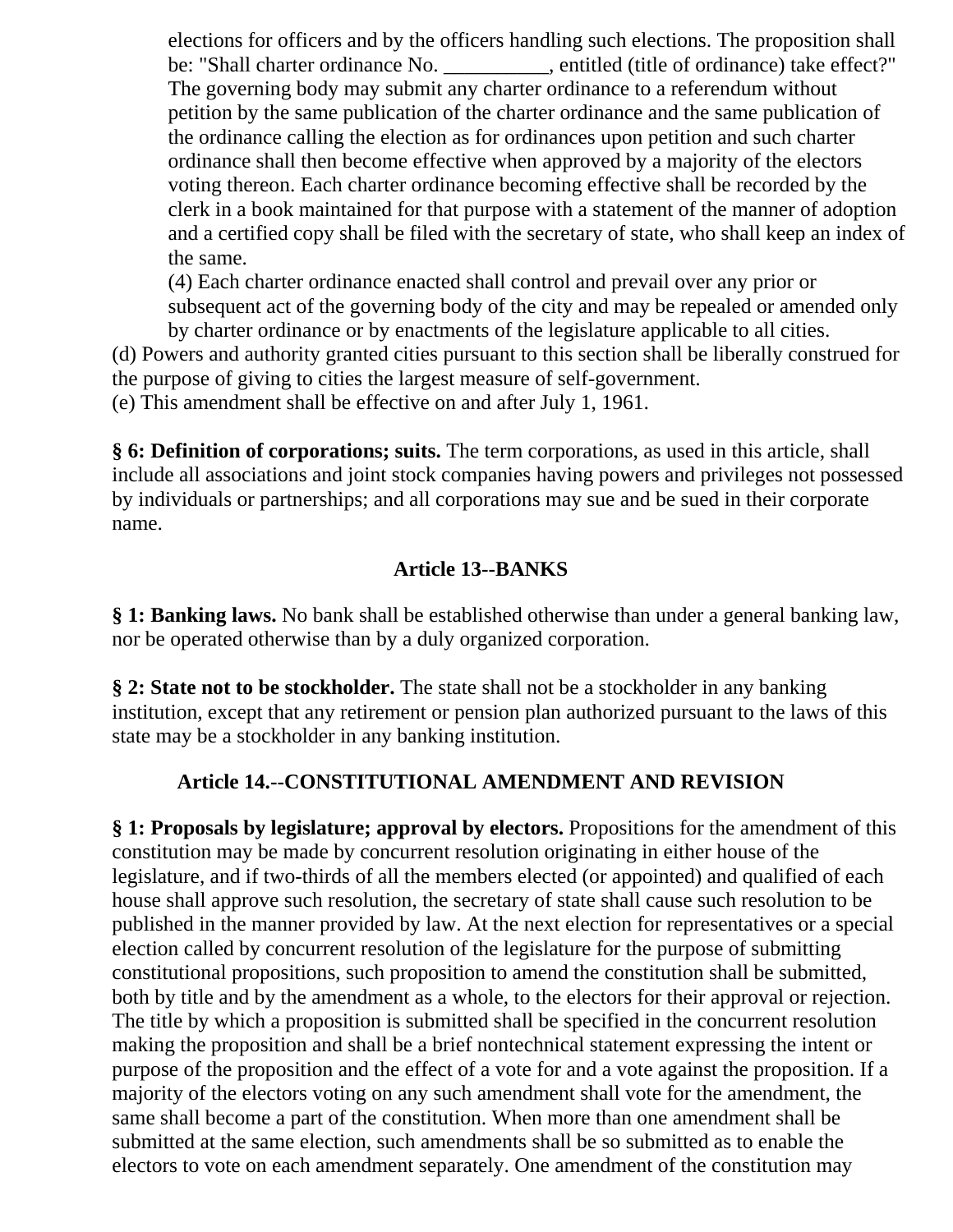revise any entire article, except the article on general provisions, and in revising any article, the article may be renumbered and all or parts of other articles may be amended, or amended and transferred to the article being revised. Not more than five amendments shall be submitted at the same election.

**§ 2: Constitutional conventions; approval by electors.** The legislature, by the affirmative vote of two-thirds of all the members elected to each house, may submit the question "Shall there be a convention to amend or revise the constitution of the state of Kansas?" or the question "Shall there be a convention limited to revision of article(s) of the constitution of the state of Kansas?", to the electors at the next election for representatives, and the concurrent resolution providing for such question shall specify in such blank appropriate words and figures to identify the article or articles to be considered by the convention. If a majority of all electors voting on the question shall vote in the affirmative, delegates to such convention shall be elected at the next election for representatives thereafter, unless the legislature shall have provided by law for the election of such delegates at a special election. The electors of each representative district as organized at the time of such election of delegates shall elect as many delegates to the convention as there are representatives from such district. Such delegates shall have the same qualifications as provided by the constitution for members of the legislature and members of the legislature and candidates for membership in the legislature shall be eligible for election as delegates to the convention. The delegates so elected shall convene at the state capital on the first Tuesday in May next following such election or at an earlier date if provided by law.

The convention shall have power to choose its own officers, appoint and remove its employees and fix their compensation, determine its rules, judge the qualifications of its members, and carry on the business of the convention in an orderly manner. Each delegate shall receive such compensation as provided by law. A vacancy in the office of any delegate shall be filled as provided by law.

The convention shall have power to amend or revise all or that part of the constitution indicated by the question voted upon to call the convention, subject to ratification by the electors. No proposed constitution, or amendment or revision of an existing constitution, shall be submitted by the convention to the electors unless it has been available to the delegates in final form at least three days on which the convention is in session, prior to final passage, and receives the assent of a majority of all the delegates. The yeas and nays upon final passage of any proposal, and upon any question upon request of one-tenth of the delegates present, shall be entered in the journal of the convention.

Proposals of the convention shall be submitted to the electors at the first general or special statewide election occurring not less than two months after final action thereon by the convention, and shall take effect in accordance with the provisions thereof in such form and with such notice as is directed by the convention upon receiving the approval of a majority of the qualified electors voting thereon.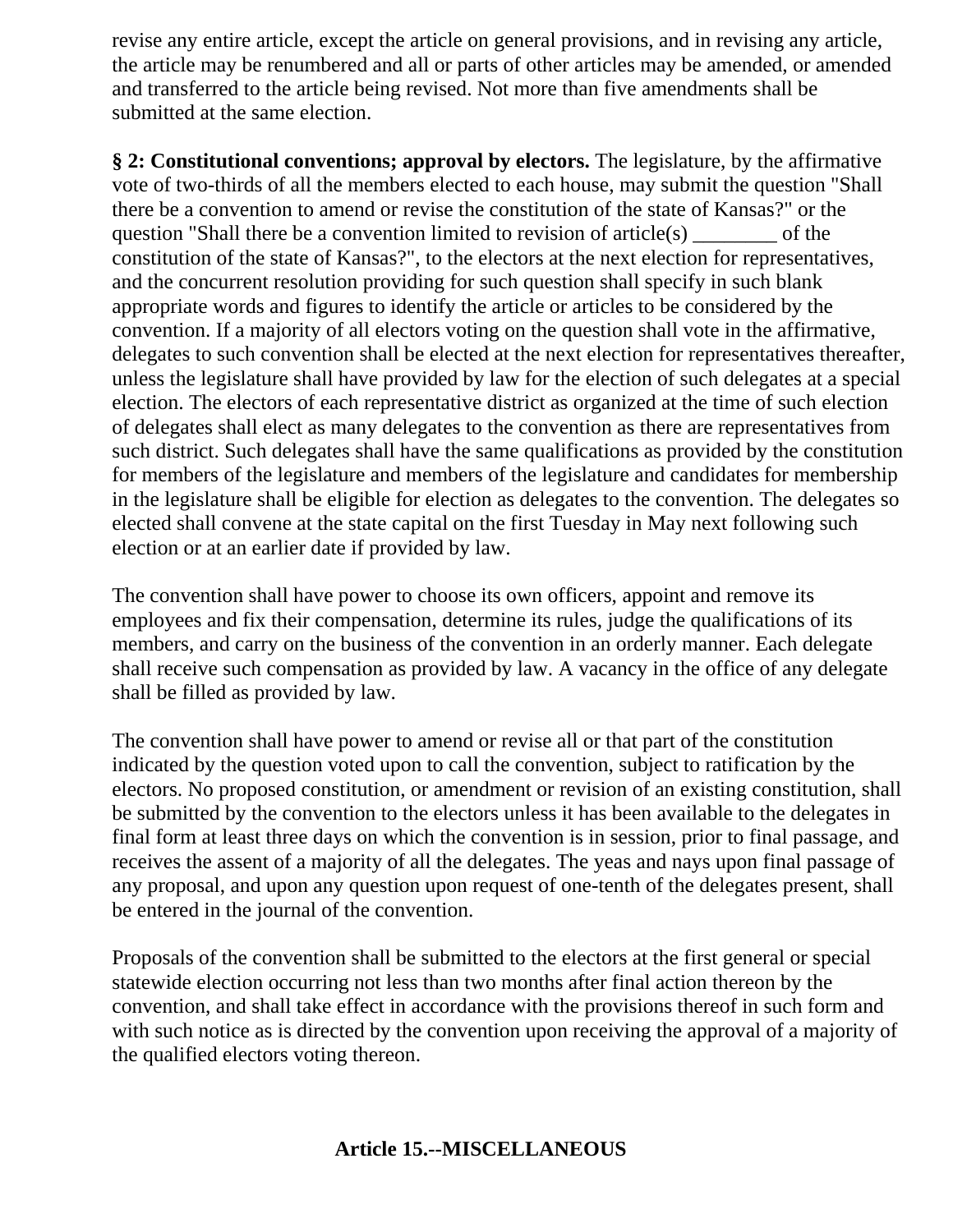**§ 1: Selection of officers.** All officers whose election or appointment is not otherwise provided for, shall be chosen or appointed as may be prescribed by law.

**§ 2: Tenure of office; merit system in civil service.** The tenure of any office not herein provided for may be declared by law; when not so declared, such office shall be held during the pleasure of the authority making appointment, but the legislature shall not create any office the tenure of which shall be longer than four years, except that appointments under a merit system in civil service shall not be subject to such limitation. The legislature may make provisions for a merit system under which appointments and promotions in the civil service of this state and all civil divisions thereof, shall be made according to merit and fitness, to be determined, so far as practicable, by examination, which, so far as practicable, shall be competitive.

**§ 3: Lotteries.** Lotteries and the sale of lottery tickets are forever prohibited.

**§ 3a: Regulation, licensing and taxation of "bingo" games authorized.** Notwithstanding the provisions of section 3 of article 15 of the constitution of the state of Kansas the legislature may regulate, license and tax the operation or conduct of games of bingo and instant bingo, as defined by law, by bona fide nonprofit religious, charitable, fraternal, educational and veterans organizations.

**§ 3b: Regulation, licensing and taxation of horse and dog racing and parimutuel wagering thereon.** Notwithstanding the provisions of section 3 of article 15 of the constitution of the state of Kansas, the legislature may permit, regulate, license and tax, at a rate not less than 3% nor more than 6% of all money wagered, the operation or conduct, by bona fide nonprofit organizations, of horse and dog racing and parimutuel wagering thereon in any county in which: (a) A majority of the qualified electors of the county voting thereon approve this proposed amendment; or (b) the qualified electors of the county approve a proposition, by a majority vote of those voting thereon at an election held within the county, to permit such racing and wagering within the boundaries of the county. No off-track betting shall be permitted in connection with horse and dog racing permitted pursuant to this section.

**§ 3c: State-owned and operated lottery.** Notwithstanding the provisions of section 3 of article 15 of the constitution of the state of Kansas, the legislature may provide for a state-owned and operated lottery, except that such state-owned lottery shall not be operated after June 30, 1990, unless authorized to be operated after such date by a concurrent resolution approved by a majority of all of the members elected (or appointed) and qualified of each house and adopted in the 1990 regular session of the legislature. The state shall whenever possible provide the public information on the odds of winning a prize or prizes in a lottery game.

**§ 5: Financial statements; publication.** An accurate and detailed statement of the receipts and expenditures of the public moneys, and the several amounts paid, to whom, and on what account, shall be published, as prescribed by law.

**§ 6: Rights of women.** The legislature shall provide for the protection of the rights of women, in acquiring and possessing property, real, personal and mixed, separate and apart from the husband; and shall also provide for their equal rights in the possession of their children.

**§ 7: Salaries reduced for neglect of duty.** The legislature may reduce the salaries of officers, who shall neglect the performance of any legal duty.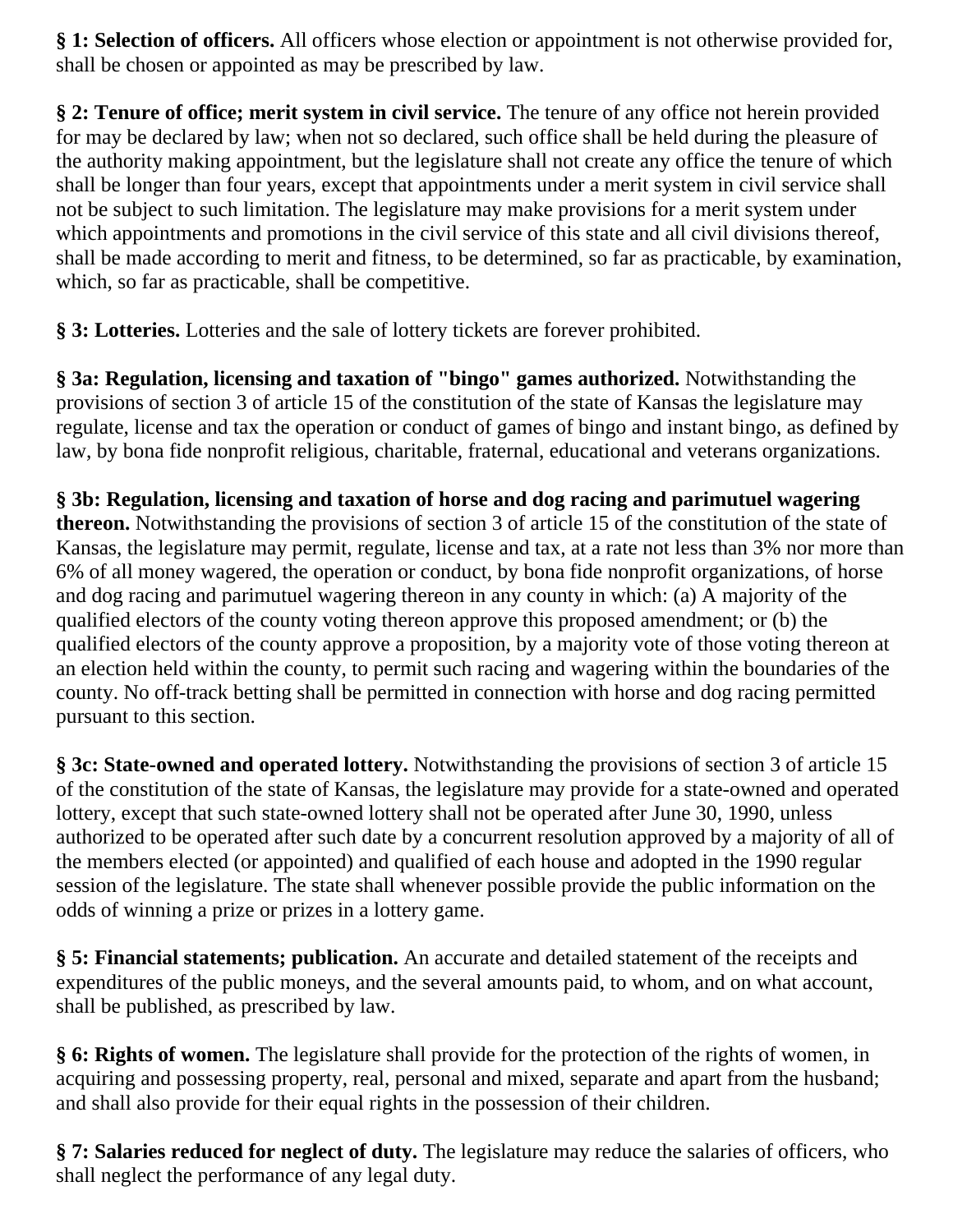**§ 8: Location of state capital.** The temporary seat of government is hereby located at the city of Topeka, county of Shawnee. The first legislature under this constitution shall provide by law for submitting the question of the permanent location of the capital to a popular vote, and a majority of all the votes cast at some general election shall be necessary for such location.

**§ 9: Homestead exemption.** A homestead to the extent of one hundred and sixty acres of farming land, or of one acre within the limits of an incorporated town or city, occupied as a residence by the family of the owner, together with all the improvements on the same, shall be exempted from forced sale under any process of law, and shall not be alienated without the joint consent of husband and wife, when that relation exists; but no property shall be exempt from sale for taxes, or for the payment of obligations contracted for the purchase of said premises, or for the erection of improvements thereon: Provided, That provisions of this section shall not apply to any process of law obtained by virtue of a lien given by the consent of both husband and wife: And provided further, That the legislature by an appropriate act or acts, clearly framed to avoid abuses, may provide that when it is shown the husband or wife while occupying a homestead is adjudged to be insane, the duly appointed guardian of the insane spouse may be authorized to join with the sane spouse in executing a mortgage upon the homestead, renewing or refinancing an encumbrance thereon which is likely to cause its loss, or in executing a lease thereon authorizing the lessee to explore and produce therefrom oil, gas, coal, lead, zinc, or other minerals.

#### **§ 10: Intoxicating liquors.**

(a) The legislature may provide for the prohibition of intoxicating liquors in certain areas. (b) The legislature may regulate, license and tax the manufacture and sale of intoxicating liquors, and may regulate the possession and transportation of intoxicating liquors. (c) The sale of intoxicating liquor by the individual drink in public places is prohibited, except that the legislature may permit, regulate, license and tax the sale of intoxicating liquor by the drink in public places in a county where the qualified electors of the county approve, by a majority vote of those voting on this proposition, to adopt this proposition, but such sales shall be limited to: (1) Public places where gross receipts from sales of food for consumption on the premises constitute not less than 30% of the gross receipts from all sales of food and beverages on such premises; or (2) public places for which a temporary permit has been issued as authorized by law.

At any subsequent general election, the legislature may provide by law for the submission of propositions to qualified electors of counties for: (1) The prohibition of sales of intoxicating liquor by the individual drink in public places within the county; (2) the regulation, licensing, taxing and sale of intoxicating liquor by the drink in public places within the county without a requirement that any portion of their gross receipts be derived from the sale of food; or (3) the regulation, licensing, taxing and sale of intoxicating liquor by the drink in public places within the county which derive not less than 30% of their gross receipts from the sale of food for consumption on the premises. Temporary permits for the sale of intoxicating liquor may be issued in any county in which the regulation, licensing, taxation and sale of intoxicating liquor by the drink in public places is approved pursuant to this section, but no temporary permit shall be issued for the sale of intoxicating liquor by the drink within any county in which the regulation, licensing, taxation and sale of intoxicating liquor by the drink in public places is prohibited.

**§ 12: Membership or nonmembership in labor organizations.** No person shall be denied the opportunity to obtain or retain employment because of membership or nonmembership in any labor